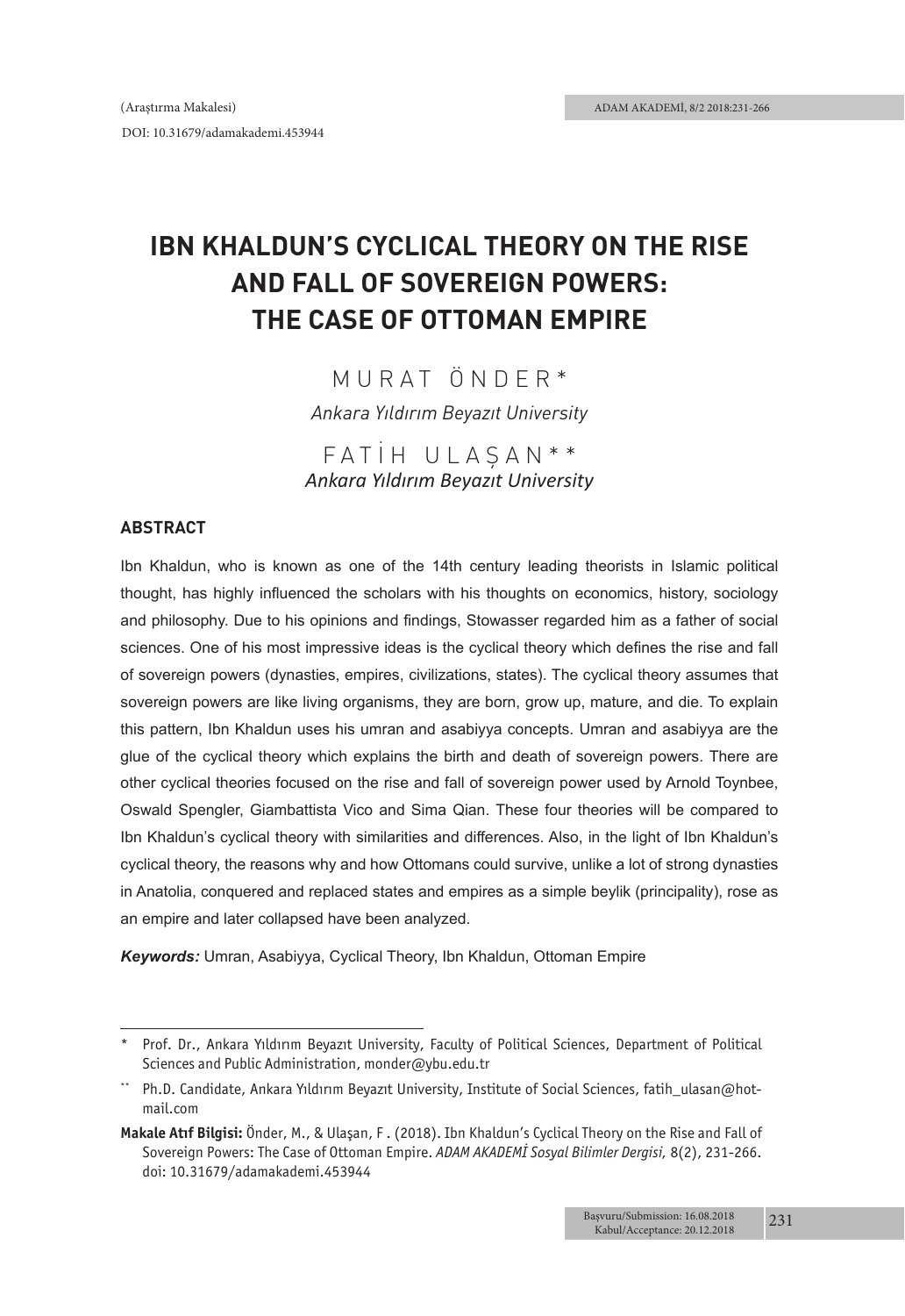# **EGEMEN GÜÇLERİN YÜKSELİŞ VE ÇÖKÜŞÜ ÜZERİNE İBN HALDUN'UN DÖNGÜ TEORİSİ: OSMANLI İMPARATORLUĞU ÖRNEĞİ**

#### **ÖZ**

İslam düşünce tarihinin öncü teorisyenlerinden biri olarak bilinen İbn Haldun iktisat, tarih, sosyoloji ve felsefeye dair düşünceleriyle bilim dünyasını derinden etkilemiştir. Onun düşünceleri ve bulgularından dolayı Stowasser onu sosyal bilimlerin babası olarak tanımlamıştır. Onun en etkileyici fikirlerinden biri egemen güçlerin (hanedanlıklar, imparatorluklar, uygarlıklar, devletler) yükseliş ve çöküşlerini açıklayan döngü teorisidir. Döngü teorisi egemen güçlerin yaşayan bir organizma olduğunu ve insanlar gibi doğduğunu, büyüdüğünü, olgunlaştığını ve öldüğünü varsayar. Ayrıca bu modeli açıklamak için İbn Haldun asabiyet ve ümran kavramlarını kullanır. Ümran ve asabiyet ulusların döngü teorisinin tutkalıdır ve bu kavramlara göre egemen güçler doğar, gelişir ve ölür. Egemen güçlerin doğuş ve çöküşüne ilişkin Arnold Toynbee, Oswald Spengler, Giambattista Vico ve Sima Qian gibi tarihçilerin de döngü teorileri vardır. Bu 4 teori İbn Haldun'un döngü teorisiyle karşılaştırılarak bezerlikler ve zıtlıklar irdelenmiştir. Ayrıca, İbn Haldun'un döngü teorisi ışığında Osmanlı devletinin doğuşu ve yükselişi tartışılarak neden ve nasıl Anadolu'daki birçok güçlü beyliklerin aksine Osmanlıların hayatta kaldığı, basit bir beylik olarak devlet ve imparatorlukları fethettikleri ve yerine geçtikleri, imparatorluk olarak yükseldikleri ve çökmelerinin nedenleri analiz edilmektedir.

*Anahtar Kelimeler:* Ümran, Asabiye, Döngü Teorisi, İbn Haldun, Osmanlı İmparatorluğu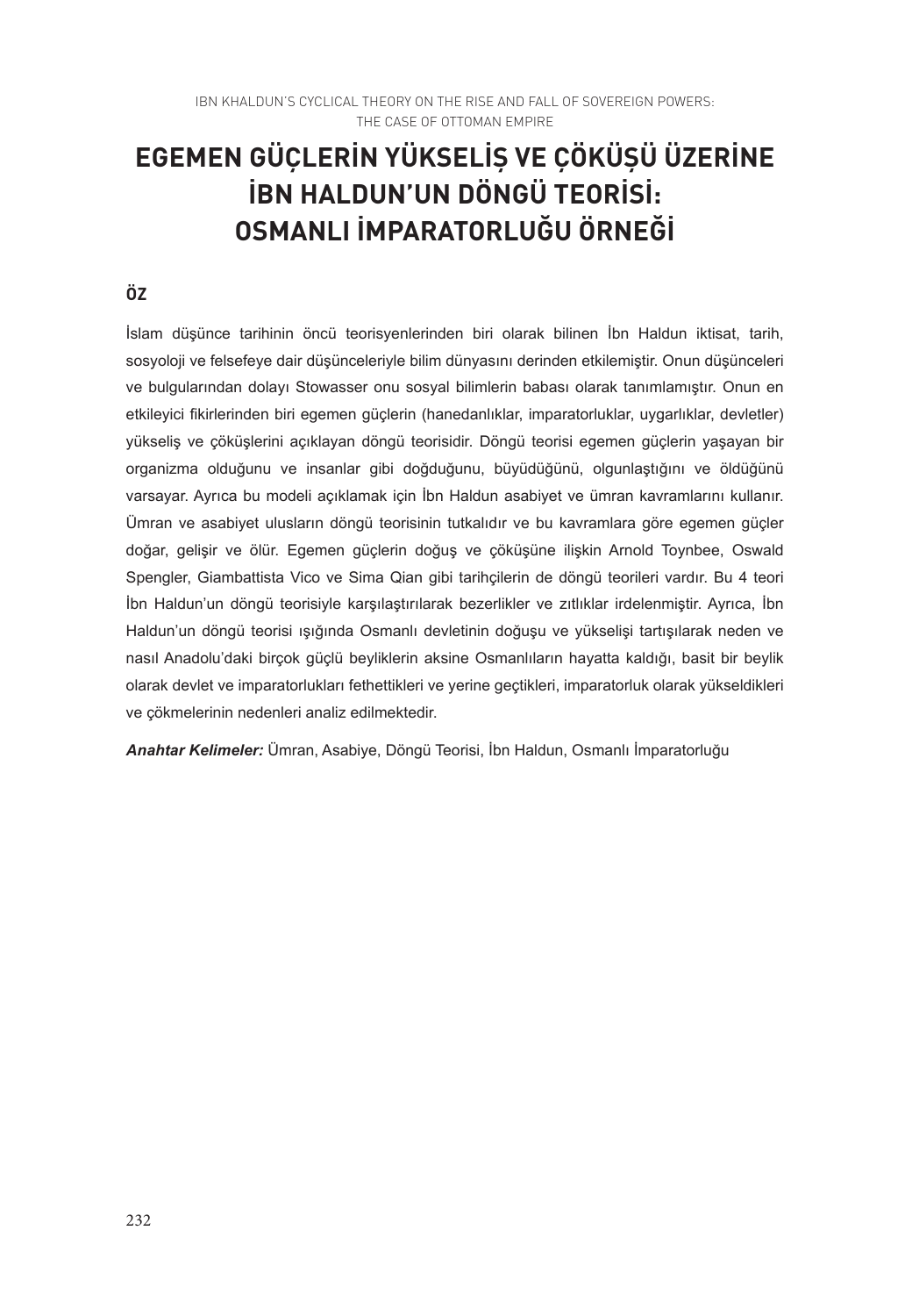#### **INTRODUCTION**

A cyclical history or the recycling of history is not new in the history and even it dates back to ancient Greece. The vision that history is not teleological and is not governed by a geist belongs to ancient Greece. For example, Aristotle is popular about the cyclical theory of history, because his theory depends on the argument that any social or political system is not stable and people, for that reason, cycle among regimes (Hughes, 2011). Also the cyclic theory can be found in the various dialogues of Plato, more especially in the Statesman, Republic, Timaeus and Critias (Nelson, 1980:8). But later a lot of philosophers, academicians, and thinkers have discussed this theory and created their own theories. One of the most popular thinkers of cyclical theory was Ibn Khaldun. He can be called as a 14th century Islamic jurist, academician, and lawmaker whose ideas and thoughts on society, politics, social science, and the philosophy of history have influenced highly philosophers, scholars and thinkers in the world for the past eight centuries. Stowasser (1984:185) said that Ibn Khaldun has also been called "the father of social science" and "the founder of positive or historical or truly scientific social science" in the Islamic world.

History, to Ibn Khaldun, is a cyclical process in which sovereign powers come to existence, get stronger, lose their strengths and are conquered by other sovereign powers over time. More precisely, every community is uncivilized at the beginning and tries to acquire the power around its own territory. The power depends on the stronger asabiyya than other communities' asabiyyat. Asabiyya is very powerful because people from the same asabiyya tend to protect each other at all cost and due to their wild natures, they are strong and competent fighters. Asabiyya and wild nature which trigger the success in fighting and prevent communities from embracing the comfortable life's disadvantages walk arm in arm. If one of them decelerates, the other one acts in the same way. These features which do not degenerate are enough to invade communities which have the less asabiyyat and civilized communities which are tired of fighting and lose their wild natures. However, over time the less civilized communities which defeat others are always inclined to imitate the more civilized societies. Due to that, the wild communities lose their nature, get used to luxury and lastly are replaced by less civilized societies having stronger asabiyyat. And this cycle is infinite (İbn Haldun, 2016).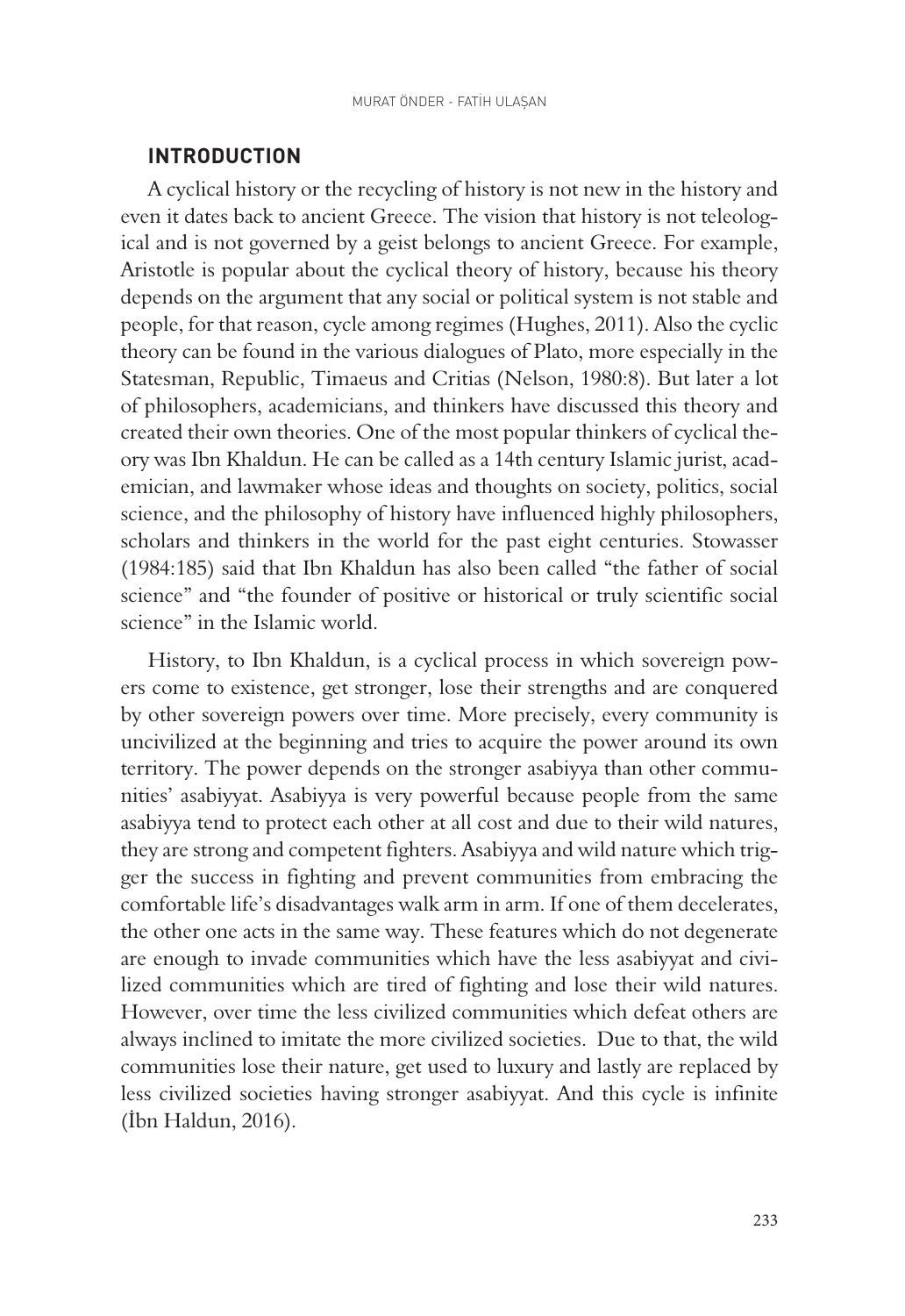Cyclical theories have been developed by philosophers, historians and scholars around the world. Ibn Khaldun's cyclical theory, Sima Qian's dynastic cycle theory, Giambattista Vico's civilization theory, Oswald Spengler's civilization theory and Arnold Toynbee's civilization theory are prominent theories in the area of the rise and fall of the sovereign powers. Although they have many similarities, due to their time and conditions, there are some differences which separate them from each other and make them unique.

Ibn Khaldun defines the downfall as a usual process and says that states, dynasties, nations and civilizations are like humans so that they are born, grow, die and others take over their places and they face the same results and this process repeats itself again and again. Besides, he predicts that sovereign powers last for about 120 years and then collapse (İbn Haldun, 2016). Kıvılcımlı (1965:158) states that generally dynasties more or less fit into the categorization of 120 years. For example, Abbasids (111 years)<sup>1</sup>, Umayyads (91 years), Memluks (135 years) and Ghaznavids (166 years) are the good examples of this theory (Cairn, 1971). But this theory was not true for the Ottoman Empire. The Ottoman Empire has been one of the supreme empires in history and had an enormous life span which is 624 years (1299-1923). They were the defender of faith in Islam and had the title of Caliph. This speech of Ibn Khaldun may be a symbolic expression which is that he wanted to say that sooner or later the sovereign powers would collapse one day by experiencing certain periods, these periods generally would take 120 years and only extra motivation in the right time, wise decisions, strong tradition, extra morality and extra ordinary leaders could extend sovereign powers' life spans. Maybe he defined so as a result of his limited observations of his time. Moreover, he observed mainly small states and dynasties and he acknowledged his limited knowledge (İbn Haldun, 2016: 58 and 370-373).

In the Ottoman Empire, Ibn Khaldun's opinions were precious for the statesmen, scholars, thinkers and historians (Onder and Memis, 2017). Especially some of them are well-known. They are Kınalızâde Ali Efendi (1510-1572), Koçi Bey (17. century), Kâtib Çelebi (1609-1657), Ahmed Cevdet Pasha (1822-1895), Mustafa Naîmâ Efendi (1655-1716), Mithat Pasha (1822-1884), Nâmık Kemal (1840-1888) and so on (Okumus, 2009: 144,158,172,179). Some of them created their ideas by taking benefits from Ibn Khaldun's ideas and some of them tried to find a solution in order to

<sup>1 111</sup> years were the real independent time before the Turks controlled Abbasid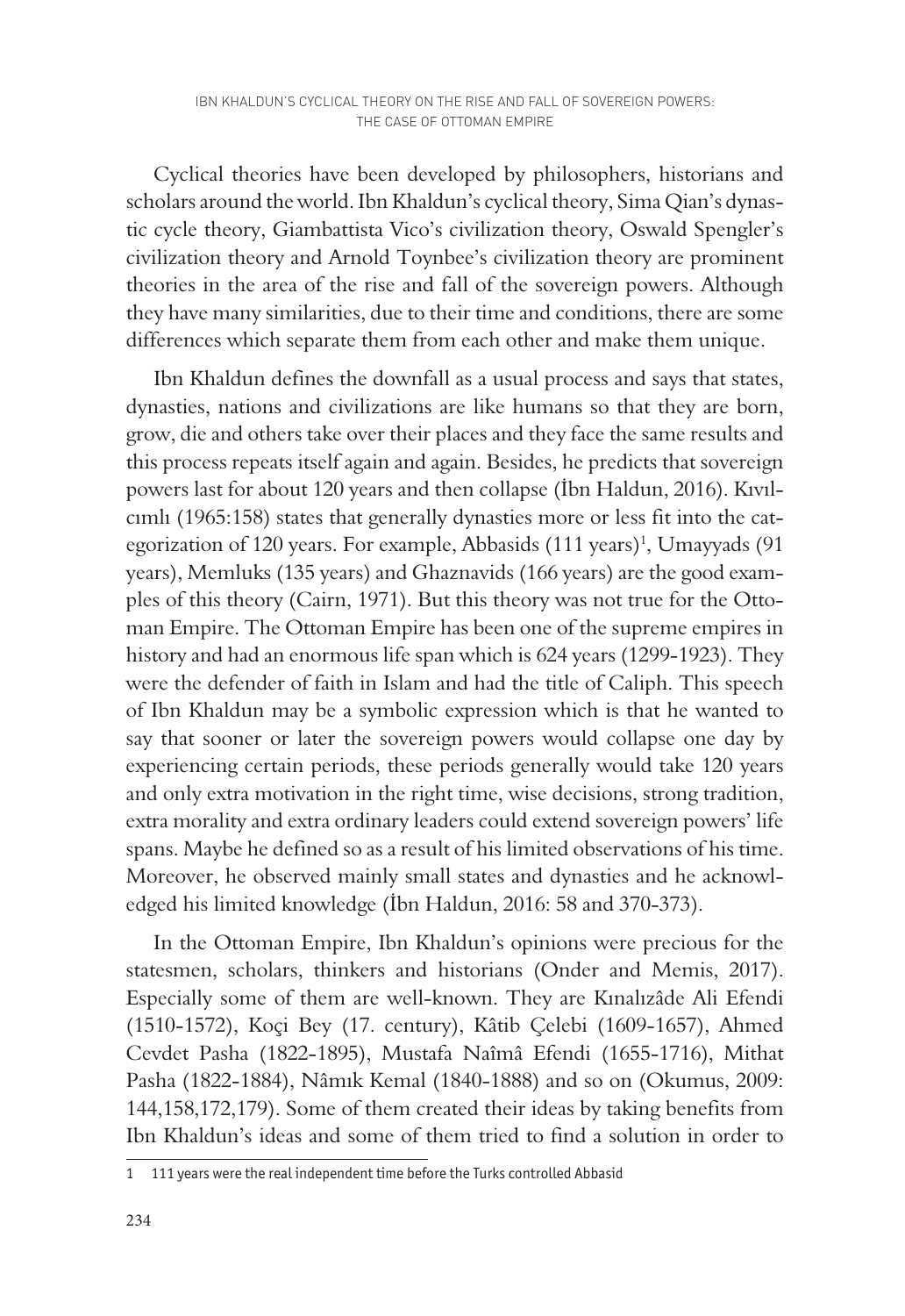curb the downfall of Ottomans. Ottomans provided the first translation of Muqaddimah in Turkish. Seyhülislâm Pîrîzâde Mehmed Sahib Efendi translated the first five chapters and Cevdet Pasha (1822-1895) translated the last chapter. The first translation was published in Cairo in 1859 and the second one with the first translation was published in Istanbul in 1860-61 (Okumus, 2009:142-143).

This study covers the topic in three main parts. Firstly, Ibn Khaldun's cyclical theory on the rise and fall of the sovereign powers is explained with the terms of umran and asabiyya. Umran and asabiyya are the main concepts to understand his theory. Secondly, Ibn Khaldun cyclical theory is compared to other cycle theories on the rise of sovereign powers (Sima Qian's dynastic cycle theory, Giambattista Vico's civilization theory, Oswald Spengler's civilization theory and Arnold Toynbee's civilization theory) and similarities and differences are depicted. Thirdly, the applicability of the Ibn Khaldun's cyclical theory on the Ottoman Empire is discussed and the reasons why and how Ottomans could survive, unlike a lot of strong dynasties in Anatolia, rose as an empire and collapsed are analyzed according to the cyclical theory of Ibn Khaldun.

#### **IBN KHALDUN'S CYCLICAL THEORY**

Ibn Khaldun created the science of civilization, society or culture ('Ilm al-'Umran or Umran) in order to define and analyze the history of human beings. To make the science functional, he uses asabiyya which is considered as group feeling, esprit de corps, and a kind of the spirit which boosts the bonds among people. This cohesion makes the group stronger and the asabiyya's main aim is to create a state. Therefore, the strength of asabiyya plays a determining role in the rise and fall of sovereign powers.

History is a cyclical process in which sovereign powers come to existence, get stronger, lose power and are collapsed by another power. The main item which controls all the process is the condition of asabiyya. Primitive people are the origin of the society and have the strong asabiyya. This society is uncivilized and just struggles for immediate needs. In order to defend themselves from dangers coming from environment, animals or other humans, they have to improve themselves as strong warriors and they need to learn to survive even in the hardest conditions. Also, they have the strong relations with relatives and close friends. The reason is that the human is a social an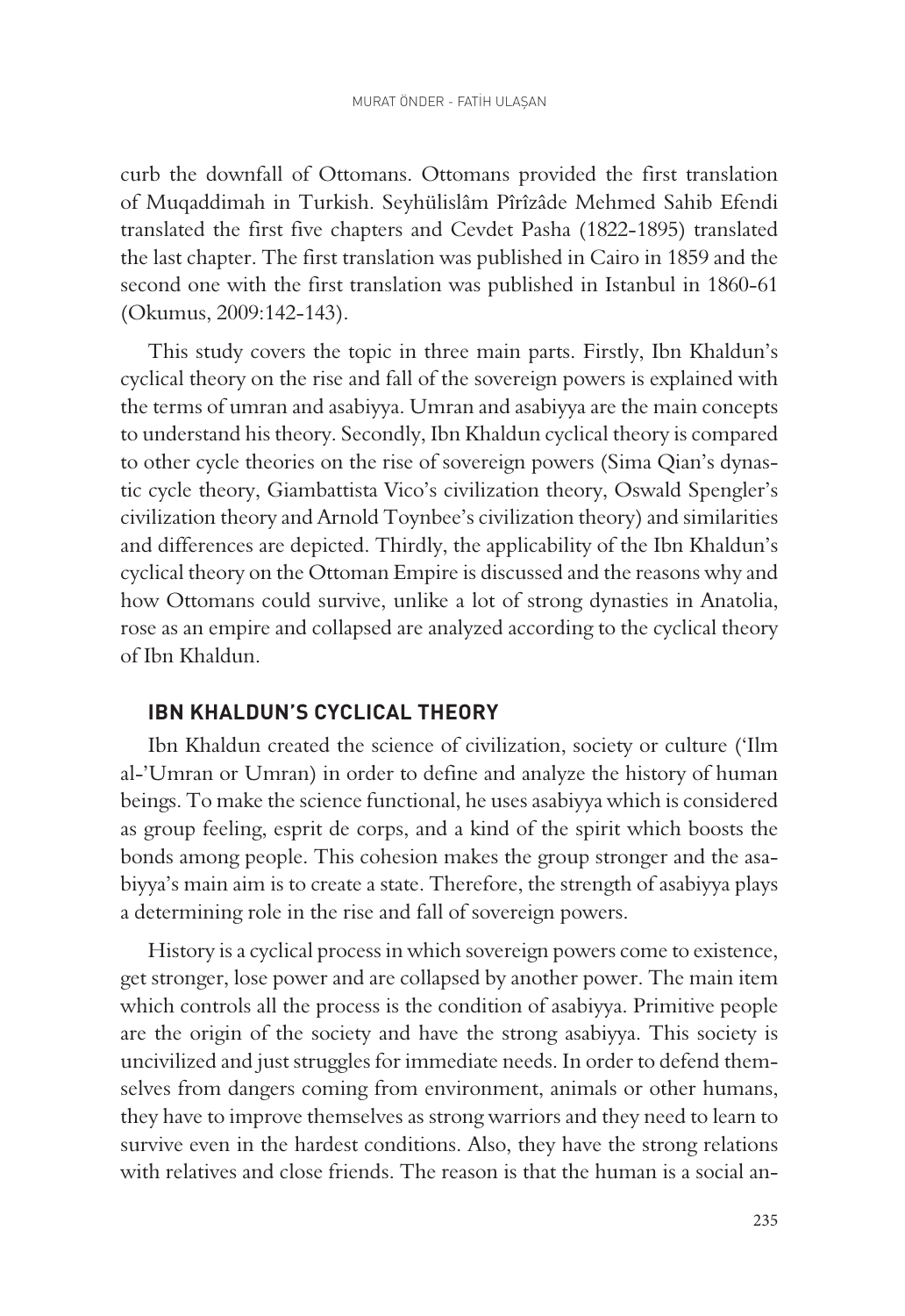imal and, to survive, they also need other people. These relations are pure and fiduciary and the blood tie is the strongest part of the social cohesion. When people develop, people start civilizing and losing these features which they have in the primitive life (İbn Haldun, 2016).

Sovereign powers have about 120-year life spans which take three or four generations. The reason for this is that over time, generations change and when the time passes, the coming generations forget about the previous generations' motivations and values gradually. Fundamental principles and values of sovereign powers are established by first generations. The second generations just follow former. The third generations forget all the values of their ancestors. The last generations cause the sovereign powers to collapse. But the sovereign powers may continue to live more if the reasons which destroy the states do not take place in 120-year life spans. Also, Ibn Khaldun explained periods or stages which sovereign powers experience in their life spans. There are five historical stages of dynasties and every stage has main traits (İbn Haldun, 2016: 370-373 and 378-381).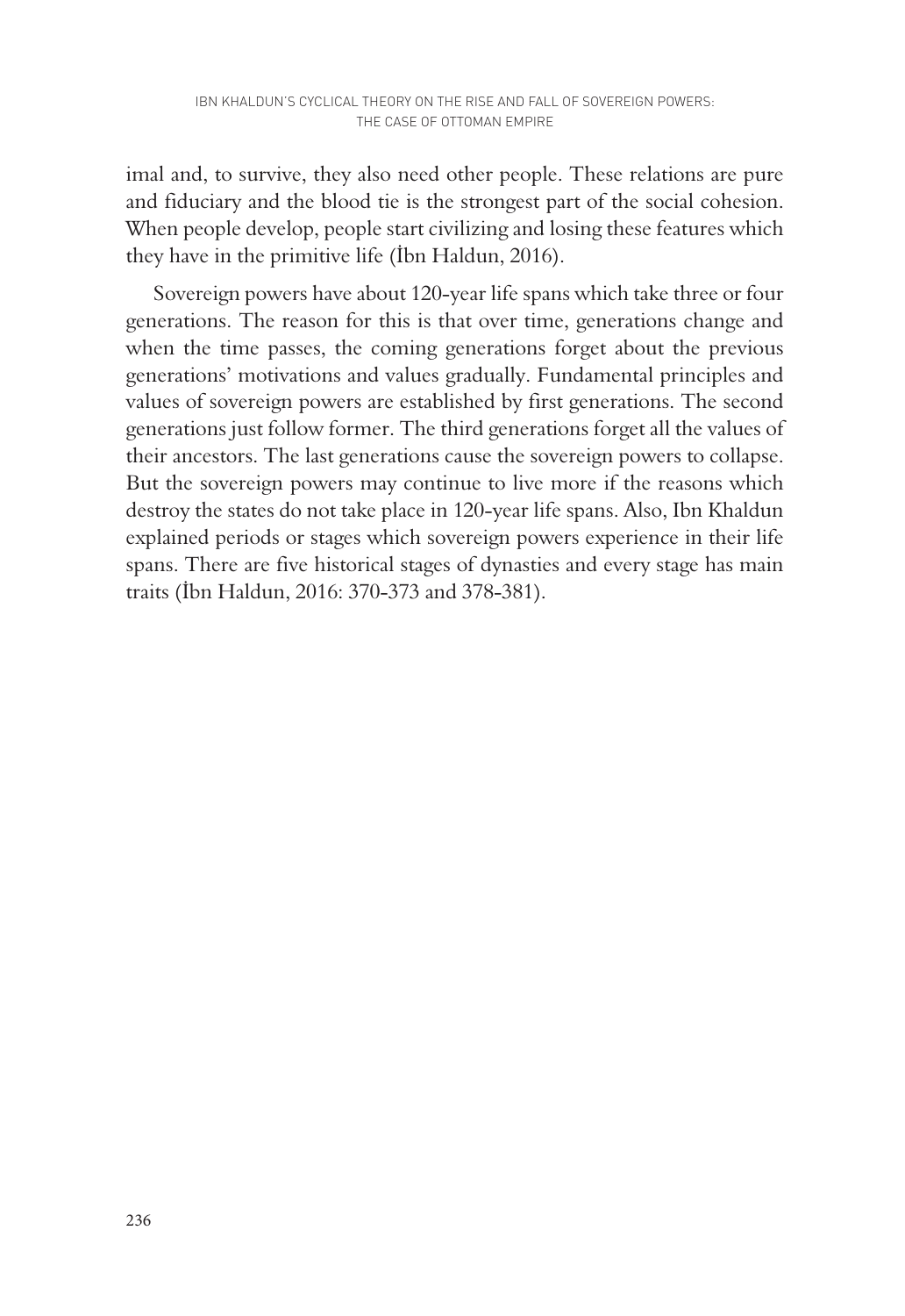| Subject                                                                  | Features                                                                                                                                                                                                                                                                                                                                                                                                                                                                                                                                                                       |
|--------------------------------------------------------------------------|--------------------------------------------------------------------------------------------------------------------------------------------------------------------------------------------------------------------------------------------------------------------------------------------------------------------------------------------------------------------------------------------------------------------------------------------------------------------------------------------------------------------------------------------------------------------------------|
| The Foundation                                                           | Stage of success, strong asabiyya, bond of lineage, uncivilized society, high chivalry, competent fighters, the<br>taking the full control of subjects and the obedience of subjects, starting collecting tax, sending envoys to other<br>importance of dignity and pride, unworthy of wealthy, a leader which is the first among equals and with limited<br>power, heroism, high loyalty to leader, the strong obedience to tradition and religion, badawa period (rural life),<br>states, defending its own borders (soldier superiority), no stronger power in its own land |
| The personalization of power                                             | A leader with absolute power, the beginning of asabiyya of reason, professional army, the desire of individual<br>loyalty just for a leader                                                                                                                                                                                                                                                                                                                                                                                                                                    |
| (Leisure and tranquility time)<br>noiamatxe<br>The growth and            | life), no threat from outside or inside, wealthy state, tax and agricultural regulations, new laws, the beginning of<br>Leisure and tranquility, big achievements in architecture, literature, science and art, the beginning of hadara (urban<br>luxury life, the strongest level of the state, supporting arts and science and crafts, artistic development, sharing the<br>money with subjects, the efforts to flourish a state, strong economy, general welfare                                                                                                            |
| (Satisfaction and peacefulness<br>Stagnation<br>time)                    | Satisfaction and peacefulness, the leaders desiring to imitate their ancestors' actions, longing for the past,<br>inexperienced leaders with weak characters, incompetent bureaucracy, the desire of luxury, lack of courage,<br>unwillingness to war, comfortable life, lavish lifestyle, money desire, reached natural borders, bad habits.                                                                                                                                                                                                                                  |
| (Waste and squandering time) defend.<br>tissolution<br>The decline and d | Waste and squandering, a state with senility disease, lack of money, unfaithful soldiers, unmoral lifestyle, imitating<br>stronger states, blaming for ancestors' actions, lack of stronger asabiyya to keep a state under control and to                                                                                                                                                                                                                                                                                                                                      |
|                                                                          |                                                                                                                                                                                                                                                                                                                                                                                                                                                                                                                                                                                |

Table 1: Five general historical stages of Ibn Khaldun on the rise and fall of sovereign powers **Table 1: Five general historical stages of Ibn Khaldun on the rise and fall of sovereign powers**

Source: İbn Haldun (2016). Ibn Khaldun Mukaddime I *Source:* İbn Haldun (2016). Ibn Khaldun Mukaddime I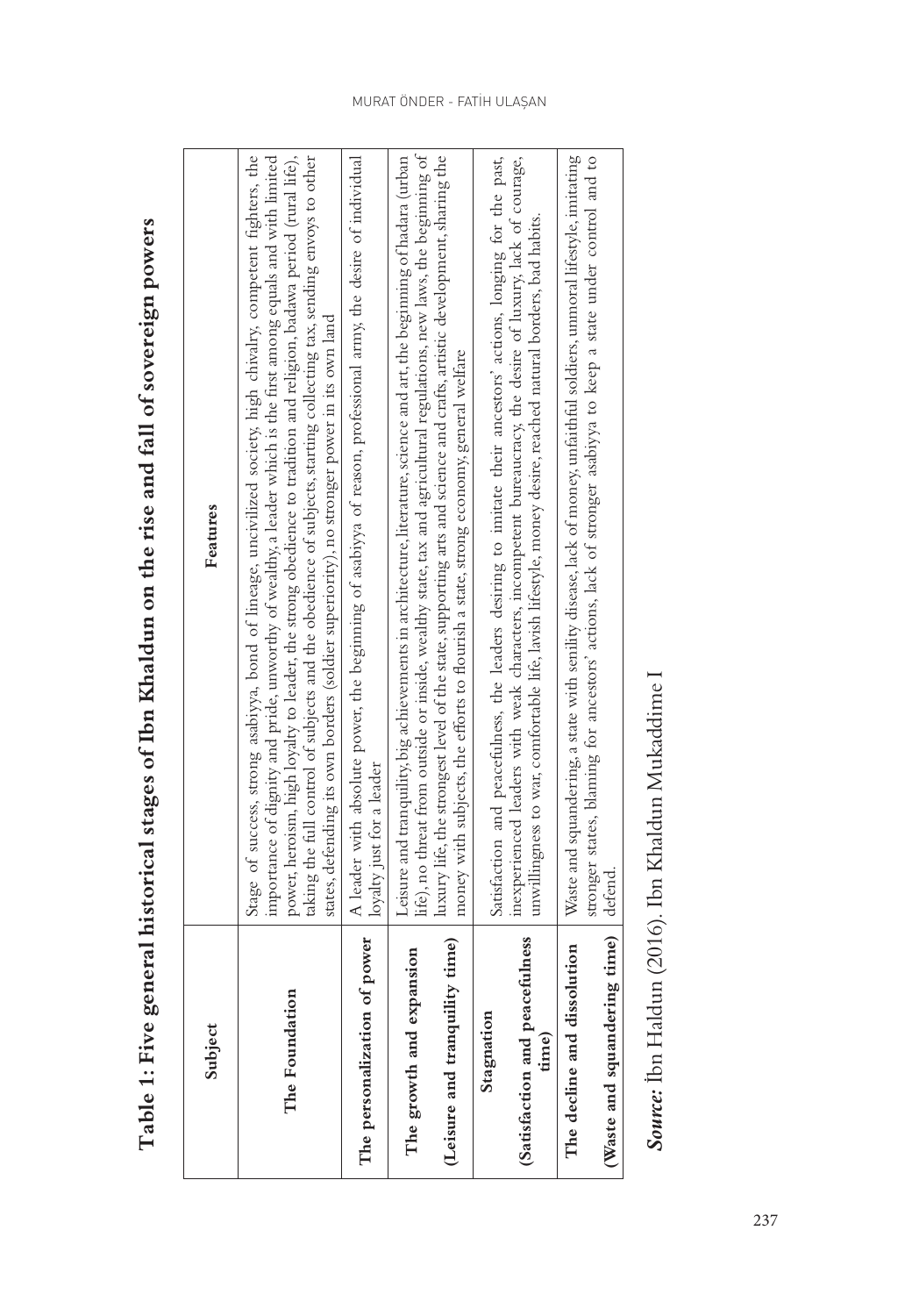## **UMRAN AND ASABIYYA**

#### *Umran*

Umran can be explained in two ways. One of them is that umran can be called as a revolution which cast coincidence out of history (Meriç, 1992). Umran helps illuminating the history which is covered by the clouds of superstitions and myths and umran can make historical events reasonable (Albayrak,2000). This was a big step in explaining history during that time.

The second one is that umran means cooperation. Also, umran can include the meaning of culture (hars) (Fındıkoğlu,1961). People tend to live together and social life is vital for them. A single person is prone to dangers from outside and is very hard to live alone. For example, a person should do farming, do agriculture, protect himself from dangers (other humans or animals), make weapons, build a shelter and make clothes to survive. Furthermore, the God did not give humans a thick and furry skin, big teethes, enormous power or extraordinary senses like animals to survive. In nature humans are vulnerable and a single person cannot do them alone. People should come together, cooperate, and share the responsibilities and duties with others. When umran occurs, they should choose a leader to protect them from enemies. Since hostility and cruelty are the part of human nature even in the same community, they can attack and kill each other due to several reasons. Due to this, a leader should create a law so as to make people obey and live peacefully. Additionally, he should take the authority and in this way a state can be established. The power which creates the state and makes it continue is the authority and in this way umran can flourish and develop (İbn Haldun, 2016:125-128).

Badawa (desert life) (uncivilised culture) and hadara (urban culture) (Sedentary culture) (civilized culture) have life spans (İbn Haldun, 2016:785). When people get umran, people who are Bedouins<sup>2</sup> live in the uncivilized way, which means that their aims are to satisfy their needs just to survive. In this stage, they do not need luxury. This is called as badawa and as the simple life. If over time their products increase and their products become more than needed, people get rich. Therefore, they start building big houses, eating various foods and wearing good and stylish dresses. Moreover, even their jobs become various. People who do agriculture or animal husbandry naturally need to live out of the settled areas because settled areas do not

<sup>2</sup> In Ibn Khaldun's terminology, Bedouins are uncivilized people.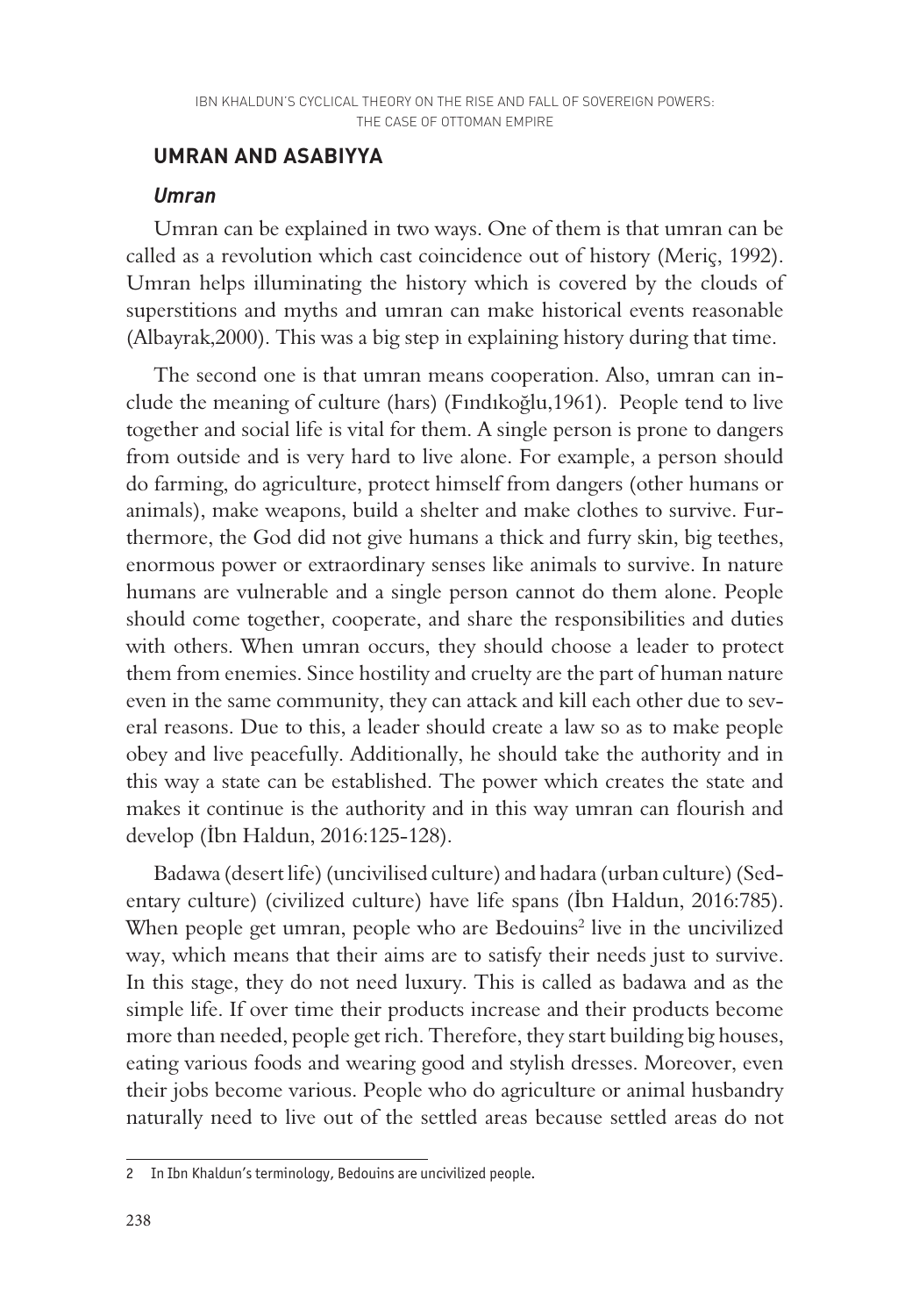have the wide fields for agriculture and pastures to breed animals and they should live outside of settled areas in an uncivilized way. Yet, more civilized people can trade and perform crafts and arts. Uncivilized culture transforms into civilized culture, umran gets bigger, hadara starts and civilized people start to live in luxury. But, over time, people corrupt due to money desire and people have immoral behaviors and want to have more money, start being dishonorable, have bad habits and try to find ways to earn more money by producing lesser. These situations cause the economy to be worse and rising expenditures, higher taxes, which decrease the amount of production, and lower revenues take place. These make people poor. At the same time, since people are used to live in luxury, they do not want to lose luxury, their desires want more (sins, marital infidelity, etc.) and they start doing immoral acts to earn more. Lie, theft, robbery, cheating, etc. get common. Finally, sedentary culture gets destroyed (İbn Haldun, 2016:273-273 and 786-788).

Badawa and hadara are natural. Hadara is more complicated than badawa. Moreover, Ibn Khaldun adds that badawa comes before hadara and badawa is the origin of urban and civilized life. Badawa's aim is to reach hadara. Bedouins tend to be better people than civilized people because they do not have luxury and abundance to satisfy desires (İbn Haldun, 2016: 274- 279). For example, they do not have money desire, and do not have bad habits. The reason is that they work to survive. In addition, Bedouins are more courageous than civilized people. The reason for that is that civilized people are protected by administrators and they have big walls to protect themselves from attacks but Bedouins are prone to attacks and they just trust themselves. Moreover, laws and punishments created by humans and forced by administrators in sedentary culture make civilized people less brave and durable (İbn Haldun, 2016: 281-284).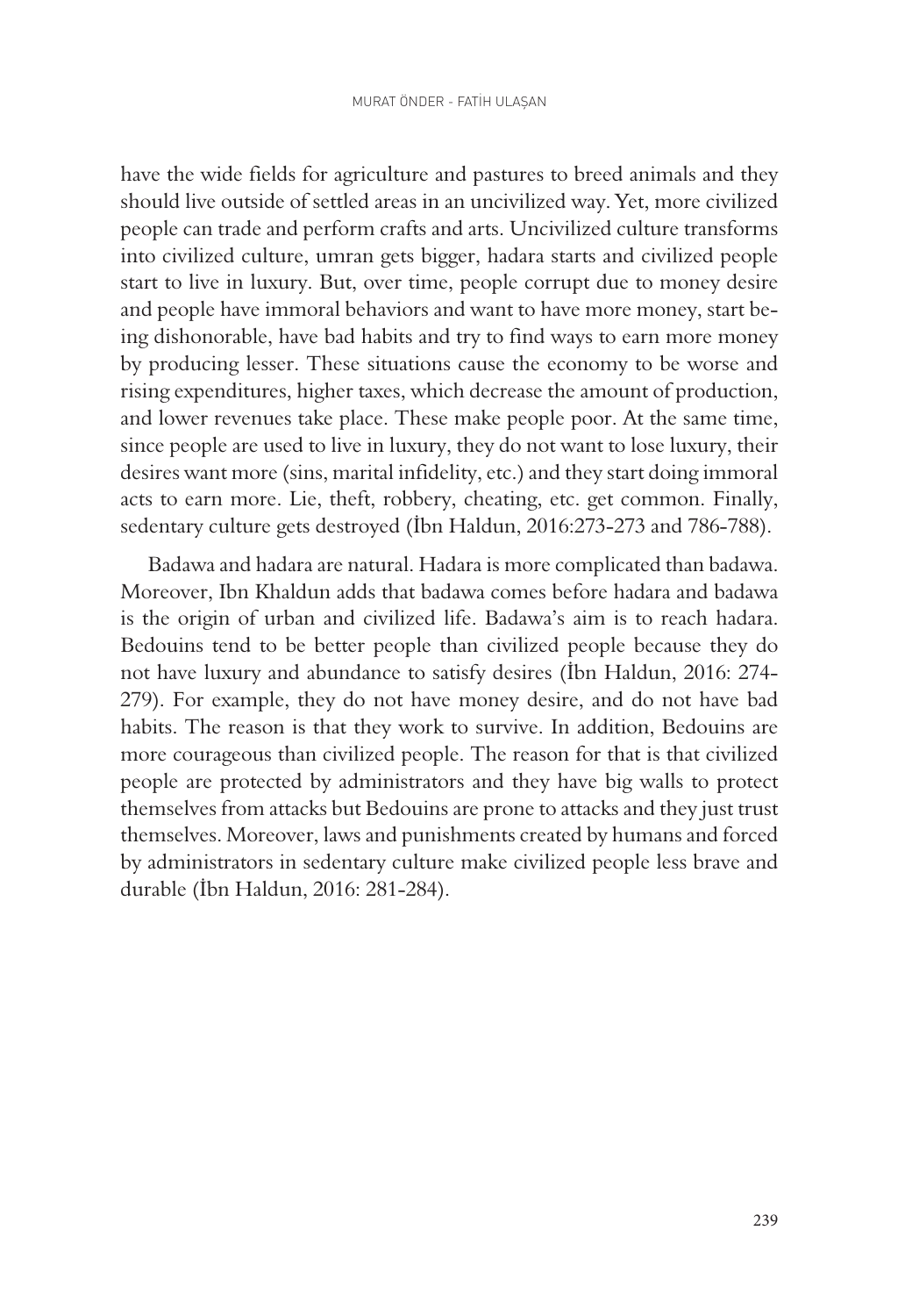| Badawa (Rural Lifestyle)                                                                                                                                                                              | Hadara (Urban Lifestyle)                                                                                                                                                                      |
|-------------------------------------------------------------------------------------------------------------------------------------------------------------------------------------------------------|-----------------------------------------------------------------------------------------------------------------------------------------------------------------------------------------------|
| primitive society type, the origin of civilization, states,<br>cultures etc, uncivilized life<br>The first and the most                                                                               | The last and the most developed society type, the highest and<br>last state of civilizations, states, cultures etc., civilized life                                                           |
| Low population and low density, nomads and Bedouins' lifestyle                                                                                                                                        | High population and high density, the creation of cities,                                                                                                                                     |
| honest, more courageous, self-confident, self-sufficient,<br>Less intelligent, more<br>rough character                                                                                                | More intelligence, less honest, cuming, less courageous,<br>more dependent, softer character                                                                                                  |
| No job diversity, limited jobs helping people to survive (animal husbandry and<br>agriculture)                                                                                                        | Highly varied job opportunities (arts, crafts, fashion, sciences etc.)                                                                                                                        |
| Limited and self-sufficiency income, bare necessities of living                                                                                                                                       | Plus value, lavishness, luxury, comfortable life                                                                                                                                              |
| the high importance of blood purity, the higher importance of lineage, strong<br>Blood tie (blood based relationship), strong relations between clan members,<br>sense of group solidarity, tribalism | Bond of reason (asabiyya of reason), lack of blood purity, the<br>lesser importance of lineage, different bond types (religion,<br>nation, group bonds(jobs)), less sense of group solidarity |
| No bad habits                                                                                                                                                                                         | Guilty pleasures, deteriorated moral values                                                                                                                                                   |
| The strong loyalty to religion, customs and traditions                                                                                                                                                | Giving less importance to religion, customs and traditions                                                                                                                                    |
| The high importance of dignity and honor. The less importance of money                                                                                                                                | The less importance of dignity and honor, the high<br>importance of money                                                                                                                     |
| The loyalty to informal social rules, less formal rules and less punishments by authorities                                                                                                           | The less obedience of formal rules, more laws by authorities                                                                                                                                  |
| The prevalence of illiteracy or minimal education                                                                                                                                                     | The demand for education, higher education level                                                                                                                                              |

Table 2: Badawa (Rural) and Hadara (Urban) Lifestyles **Table 2: Badawa (Rural) and Hadara (Urban) Lifestyles**

Source: İbn Haldun (2016). Ibn Khaldun Mukaddime I *Source:* İbn Haldun (2016). Ibn Khaldun Mukaddime I

#### IBN KHALDUN'S CYCLICAL THEORY ON THE RISE AND FALL OF SOVEREIGN POWERS: THE CASE OF OTTOMAN EMPIRE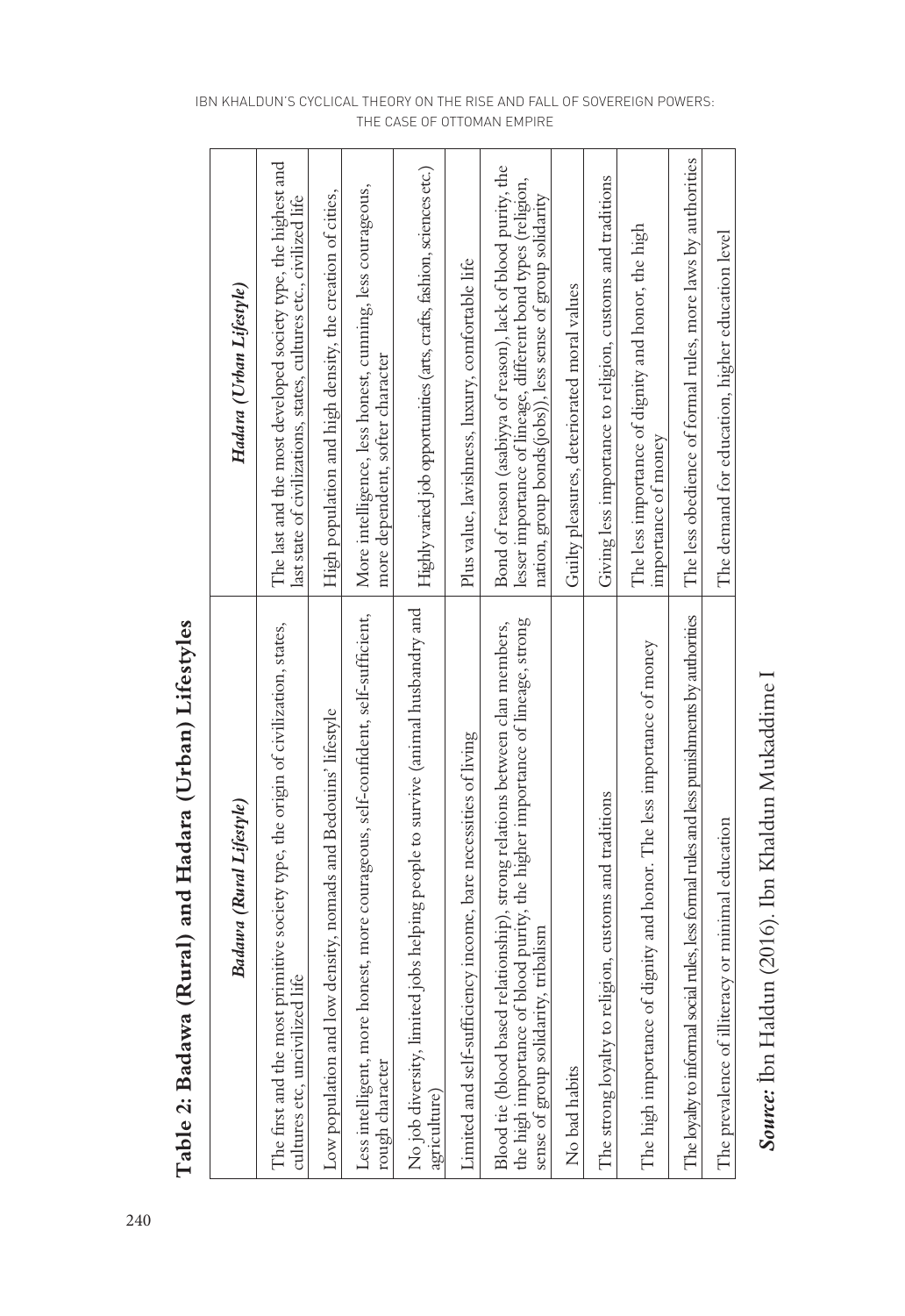## *Asabiyya*

Asabiyya term is not so clear and some researchers regard it as blood bond, solidarity, the group solidarity, social cohesion and tribalism. This is not a just feeling but a collective action (Hassan, 2011). The social unity or cohesion takes place spontaneously in clans or tribes and religion ideologies make this social cohesion much stronger. Asabiyya's core is lineage (İbn Haldun, 2015:27-28). Lineage makes people highly trustable, especially in hard conditions and scarcity making people connect with each other more. People can even take the risks of wars for lineage. When people start living in urban areas, asabiyya and lineage diminish over time (İbn Haldun, 2016: 287 and 289-291). Uludağ (2013:78-79) says that asabiyya makes solidarity and cooperation stronger and is the spiritual bond. People, who were slaves in the past but became free later, had asabiyyat with the clan which made them free and refugees had asabiyyat to the clan which protected them. Their bonds seemed like blood bonds (İbn Haldun, 2016: 287-288).

The thing protecting people from attacks, defending their rights and uniting them in a community is asabiyya. However, at the same time, every community needs authority to rule. The authority can be taken by leadership or absolute power (monarchy). Leadership is different from monarchy. Leadership can be seen in Bedouins, come from blood bond like monarchy, clans having the strongest blood bond and power obtain the leadership, generally there is no the use of force and is voluntarily given. Yet, monarchy has an authority and rule with force and power. Asabiyya's ultimate aim is to obtain authority (monarchy) to create a state and it means that leadership transforms into monarchy. (İbn Haldun, 2016: 309-310 and 785). However, every dynasty having asabiyya does not have any state. The reason is that a dynasty having the stronger asabiyya takes the power to control other clans, collect taxes and protect its borders (İbn Haldun, 2016: 320,401). To have a stronger asabiyya, a clan should have enough power (fighters), strong leadership and a religion or a tradition.

On the other hand, although asabiyya boosts the social and group solidarity, at the same time it plays a destructive role in a society. This is called as social conflict theory. This is one of the key points to understand the rise and fall of sovereign powers in Ibn Khaldun's theory. Thus, social conflict theory is both constructive and destructive. For example, in a society a stronger social cohesion has ideas or ideologies and can destroy, eliminate or change other social groups or ideologies according to its own ideology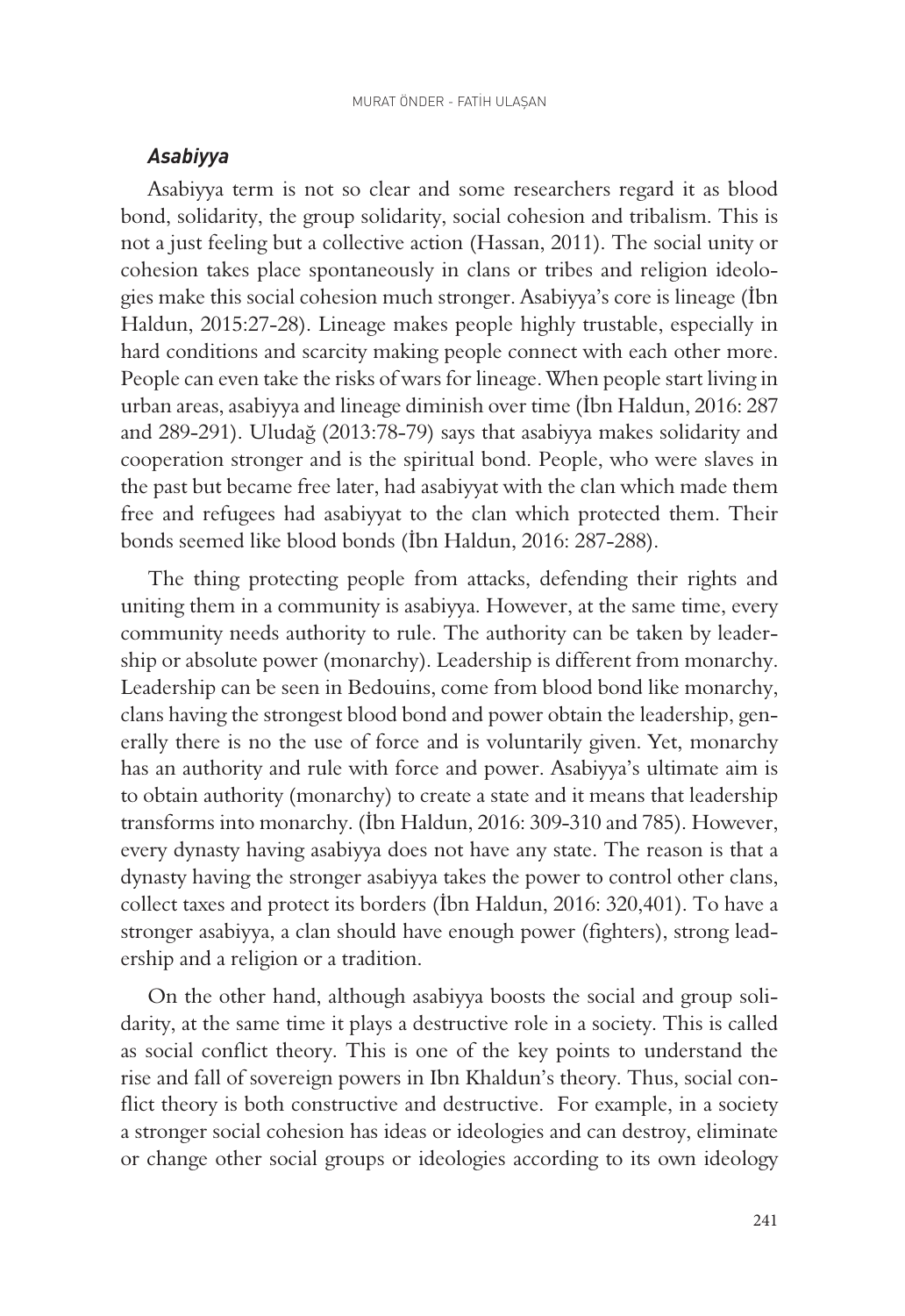and ideas. If this persuasion or oppression process goes beyond the limit, it becomes the hegemony. Antonio Gramsci mentioned that hegemony took place as the synthesis of consent and coercion. Coercion can be called as the apparatus of government and consent can be called as civil society (Önder, 2006). When the group takes the power by the stronger asabiyya, it imposes its own ideology by consent or coercion (Tok, 2003: 244).

## **CYCLICAL THEORIES ON THE RISE AND FALL OF SOVEREIGN POWERS: A COMPARATIVE STUDY**

The cyclical theories assume that sovereign powers are living organisms and they are born, grow up, come to maturity, and die like humans. Ibn Khaldun's cyclical theory, Sima Qian's dynastic cycle theory, Giambattista Vico's civilization theory, Oswald Spengler's civilization theory and Arnold Toynbee's civilization theory are main theories on the area of the rise and fall of the sovereign powers. These five theories analyze the sovereign powers according to their own times and conditions. All of them have some unique features which reflect their times and their social structures. These four theories will be compared to Ibn Khaldun's cyclical theory and similarities and differences will be shown. Also, the most important features of these five theories will compared to each other in tables.

# *Sima Qian's Dynastic Cycle*

About a thousand years ago Sima Qian (145-87 B.C.?) articulated the dynastic cycle which implied the rise and fall of ruling groups over time in China and recurred under similar and repetitive patterns. In this cycle, a charismatic and courageous leader takes the power with the Mandate of Heaven and helps their people achieve prosperity. Population starts increasing. Over time, with unskillful assistants, the leader treats people unfairly and taxes are raised. Corruption becomes rampant with natural disasters and overpopulation and famine occur. The famine triggers the subjects to rebel and the leader loses the Mandate of Heaven. Potential powers try to take the power, one of them emerges victorious and the cycle begins anew (Dudley, 2017:31).

The cycle generally has 4 periods as genesis, expansion, prosperity and decline. The cycle's most important point is the Mandate of Heaven. It was believed that China was created and was protected under the supervision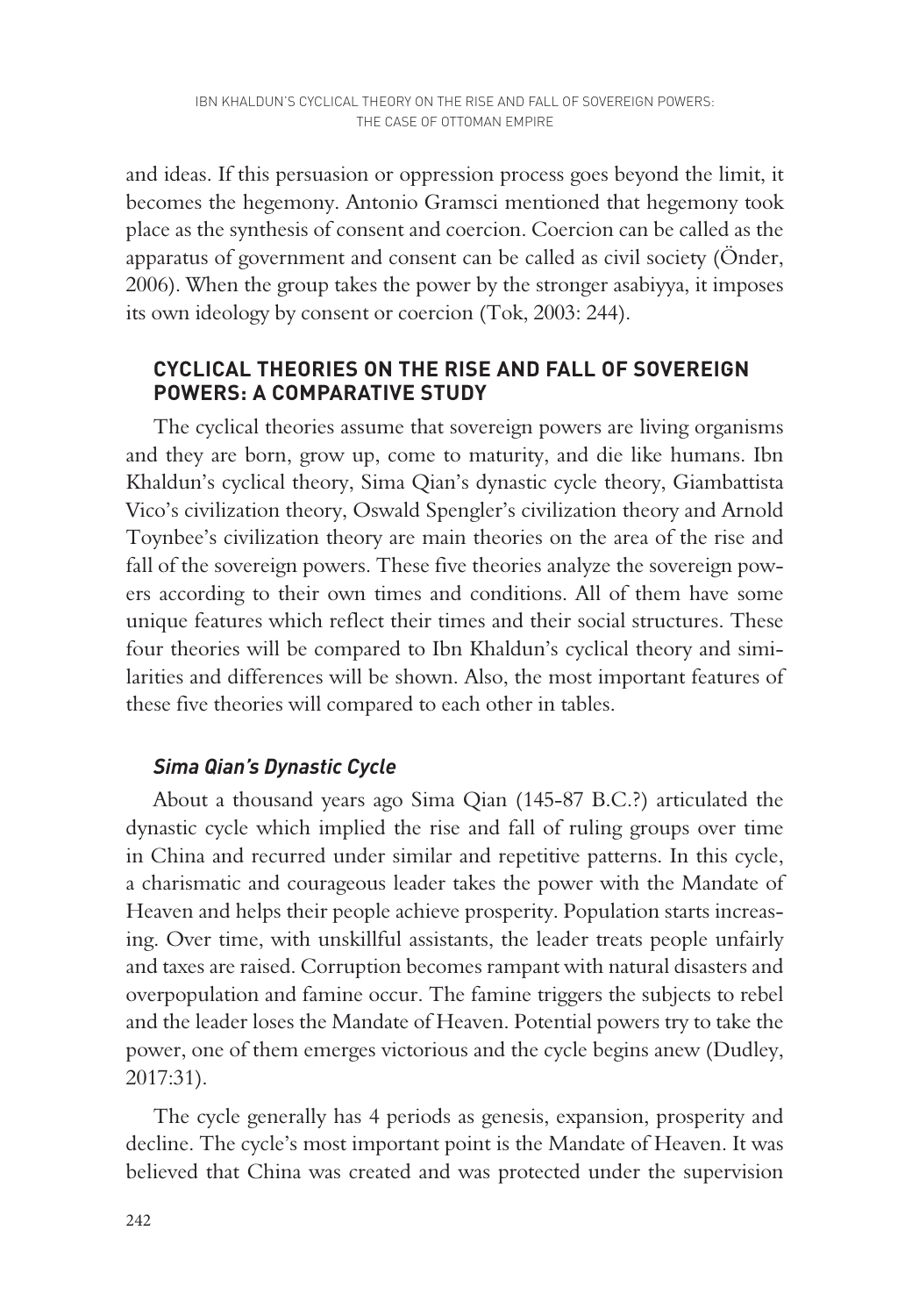of the highest deity called as Heaven and a ruler of China was selected by Heaven to protect people, ruled the state and the ruler was called as the son of Heaven. The most important concern of Heaven was welfare of people and when a ruler neglected people and made them suffer, people had a right to overthrow him. Although a ruler seemed like a decision of the mysterious force (Mandate of Heaven), the thing which decided a ruler's future in the throne was moral. The most important issue on changing dynasties was moral (Chang, 1990:34, 35).

Although Ibn Khaldun's theory and Sima Qian's dynastic cycle are generally similar, they have some differences. Ibn Khaldun argues that the cycle takes about 120 years and this means three or four generations (İbn Haldun, 2016:372). In dynasty cycle in China there are longer cycles like about 200- 300 years (Poston, Lee, Chang, Mckibben and Walther, 2006:2). The reason was that Ibn Khaldun created his cyclical theory by observing medieval North African states. Because there were many potential invaders relative to sedentary farmers in Maghrep, he found the average cycle very short (Dudley, 2017, 31). Also, dynasty theory takes the legitimate from Mandate of Heaven but Ibn Khaldun's cycle takes the legitimate from asabiyya. Also, the reason of the downfall is generally lack of asabiyya although Sima Qian's dynastic cycle considers that moral triggers the dissolution. Mainly Ibn Khaldun makes the cycle generalize in the form of asabiyya because asabiyya term is very wide and well enough to explain all possibilities which can happen in the rise and fall of sovereign powers.

#### *Arnold Tonybee's Civilization Theory*

Arnold Toynbee (1889–1975) who was the prominent British historian around the world defined Ibn Khadun as the sole point of light and the one outstanding personality of Islamic thought (Sumer, 2012:254). He analyzed the rise and fall of civilizations (Andean, Sinic, Minoan, Sumer, Mayan, Indic, Hittites, Hellenic, Western, Orthodox Christian (Russia), Far Eastern (Korea/Japan), Orthodox Christian, Far Eastern, Iranian, Egyptian, Arab, Hindu, Mexic, Yucatec, Babylonian, four abortive civilizations as Abortive Far Western Christian, Abortive Far Eastern Christian, Abortive Scandinavian, Abortive Syriac and five arrested civilizations as Polynesian, Eskimo, Nomadic, Ottoman Empire, Spartan), in his book called as a *Study of History.*  This book like the Muqaddimah illustrates the historical process as cyclical.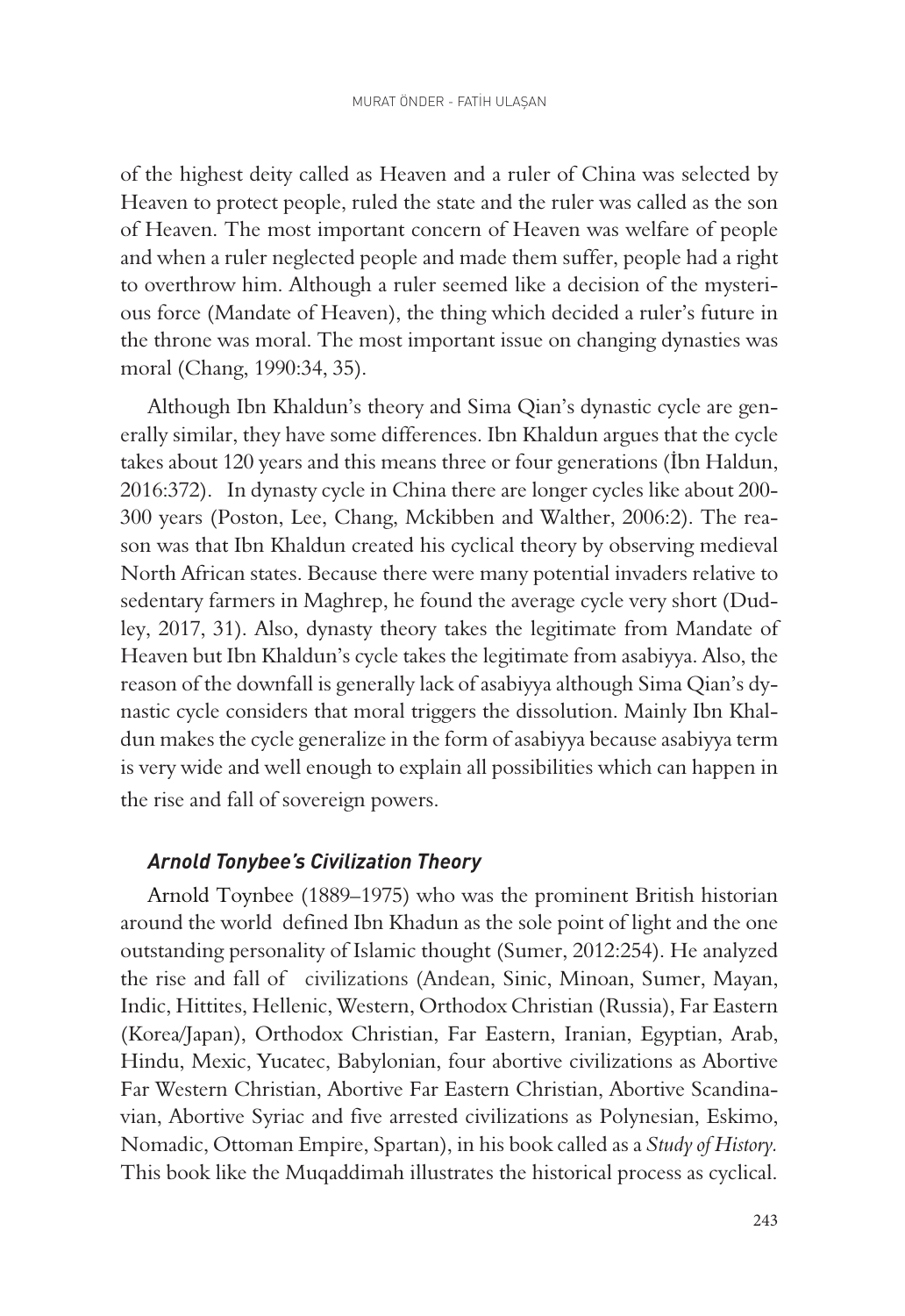A creative minority is the key for the development and copes with challenges. However, a dominant minority is the sign of the decline. Toynbee mentions that civilizations generally collapse due to internal decline unlike external attacks. Over time, a creative minority turns into a degenerated dominant minority, internal proletariats which are very crowded oppose to the dominant minority, external proletariats who live outside the borders refuses to accept incorporation with the civilization and the civilization declines (Toynbee, 1962). However, Ibn Khaldun states that generally there are two ways for the decline. One of them is attacks coming from outside. This group has a stronger asabiyya and is more uncivilized. Secondly, governors who carry out their jobs in the far places of the state establish rebelliously his own state over his ruler's lands when the ruler loses his power, because the ruler firstly starts losing the control in the far places to the capital. But generally, Ibn Khaldun mentions external attacks.

Toynbee generally mentions a civilization experiences six stages which are genesis, expansion, breakdown, downfall, universal state, and universal church. Toynbee explained his ideas about the rise and fall of civilizations with challenge and response theory. It says that every group has some challenges to grow and to be successful. The response of the group determines its future. As long as the group overcomes challenges successfully, the group continues to flourish. Toynbee adapted this theory into the rise and fall of civilizations. He considers that every civilization has or will have firstly environmental, later internal and external challenges to overcome. If a civilization is successful, it grows. Still, the growth is limited and every civilization will experience the breakdown and fall apart. In order to boost his life, the civilization transforms itself into a universal state and when it reaches the peak, it will turn into a universal church. The Rome Empire can be given as the example for this theory. The challenge of the Rome Empire was its neighboring states and barbarian clans which reject to comply with them. The Romans took them under control and the Rome Empire reached the peak of growth. After this peak, due to the lack of challenge, Rome started getting weaker. Luxury and comfortable life made them lose their dynamism and chivalry. Thus, the breakdown and downfall of the Roman Empire occurred. Then the universal state was established with the name of Italy. After that, the universal church came in existence as the Roman Catholic Church (Quito, 1929: Part 2, Chapter 1 Arnold Toynbee).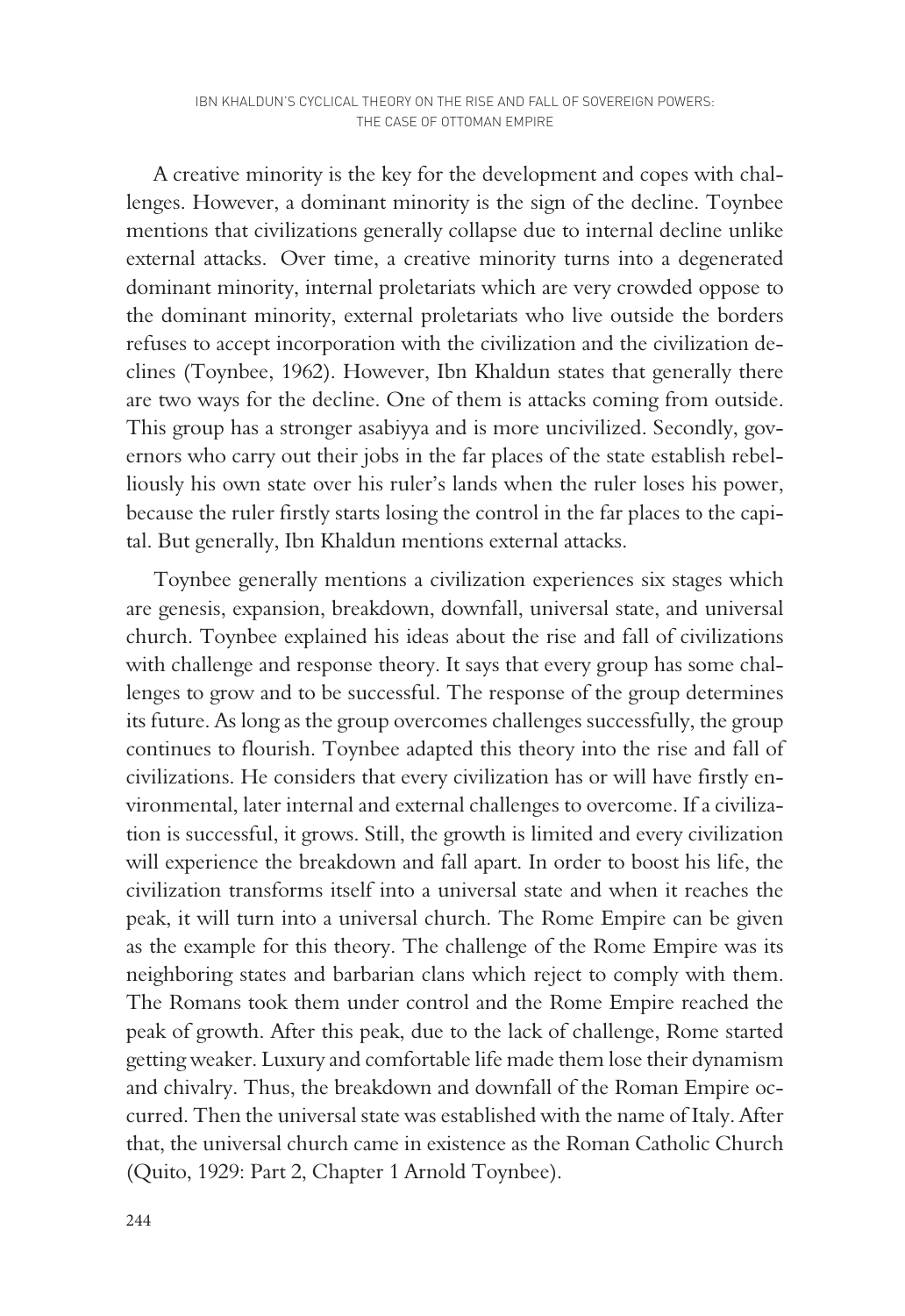Toynbee has different thoughts on important issues. He does not support the analysis of asabiyya which is considered as the monopoly of the nomads or external proletariat (Toynbee, 1956:85, 474-475). He thinks that sedentary people can have a strong asabiyya. Also he does not agree with the idea that asabiyya which is a product of nomadic lifestyle makes nomads more skilful than sedentary people except for five empires (Amorites, Chaldians, Arabs in seventh-eighth century, Mongol Empire and Ottoman Empire). He regards the nomads as external proletariats living on the edge of civilizations and does not consider them as innovative or creative. In addition, he is reluctant to accept Ibn Khaldun's view that nomads could be the leading factors in either the formation or the fall of civilizations (Irwin, 1997:468-469).

#### *Giambattista Vico's Civilization Cycle Theory*

About three centuries later after Ibn Khaldun, Giambattista Vico (1668- 1744) illuminated the world with his knowledge like Ibn Khaldun. Vico is called as the founder of the philosophy of history in the eighteenth century. He explained his ideas in the book of the New Science (Principi d'una Scienza nuova) in 1725. One of his outstanding ideas is a cyclical theory of history (ricorsi) which is mainly called as a theory of social change (generally developments of states, cultural differences). As a person experiences certain stages as childhood, adolescence and maturity, a state or culture also experiences certain stages: the Age of the Gods, the Age of Heroes and the Age of Men.

His classification starts with the age of the gods. This stage can be called as the childhood of human society. In this age, religious principles are dominant and people are governed by religious governments. The affections of auspices and oracles are highly effective as a way of communication with god and people shape their lives according to them. The second stage is called as the age of the heroes, because the heroic virtues (piety, physical strength and aristocratic superiority) are effective in this stage. The stronger is the source of law. Patriarchal leaders who take the power from religious leaders form aristocratic commonwealths and create a noble class which rules the government. However, divine power is still effective. After the rise of patriarchal leaders, the conflict occurs between the patriarchal rulers and plebeians or masters and servants. This conflict causes the third stage which is the age of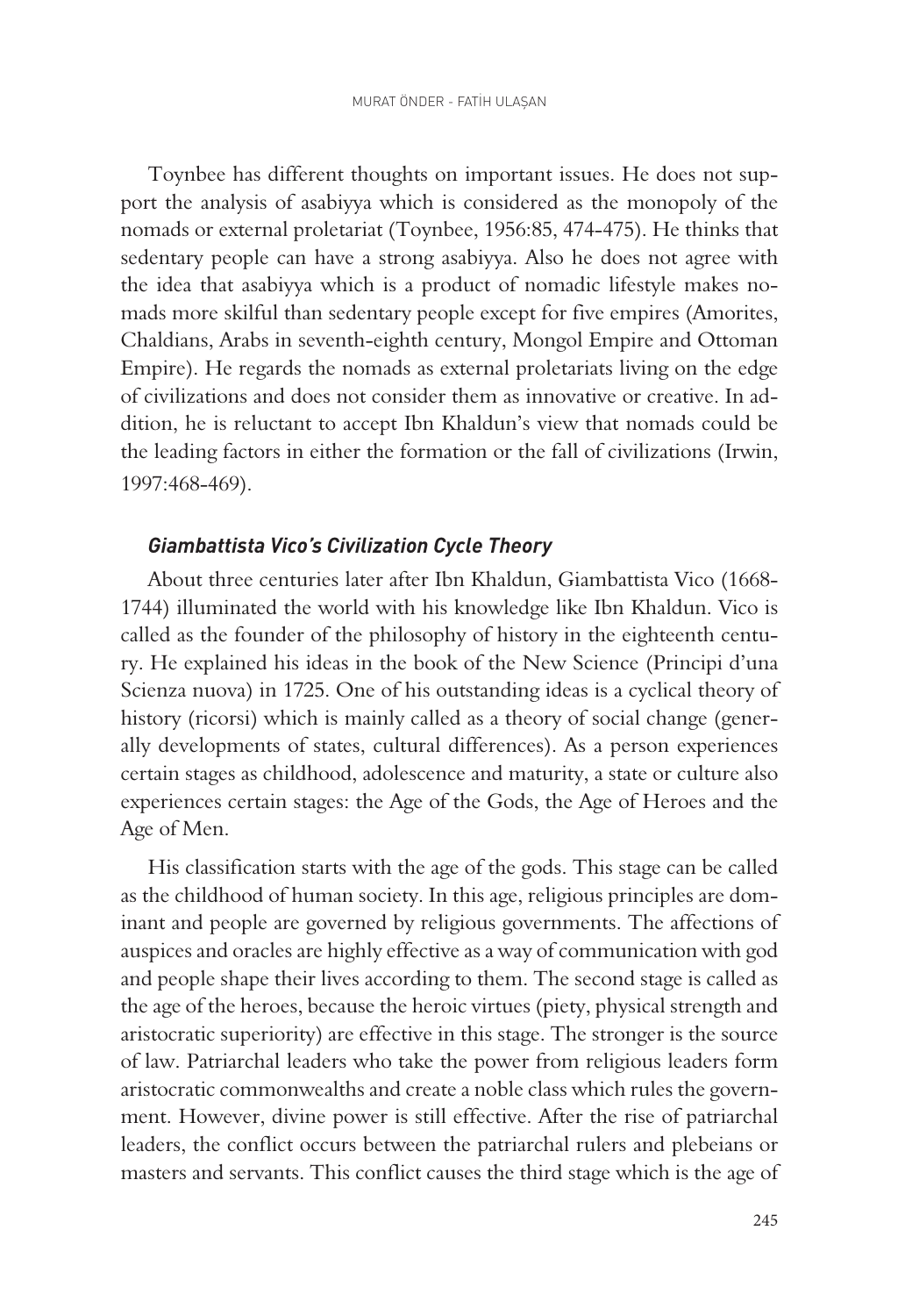men and the rule of law is based on reason. The equality of people occurs in this age. The people's commonwealths come to existence and philosophies take the place of religious beliefs. However, over time, the people's commonwealths and philosophies contaminate, skepticism surrounds the society. People are captivated by their pleasures (lavishness, greed, jealousy and pride). Freedom is used to make people slave and liberty turns into despotism. Wars start and the extinction of the civilization occurs. After a few people survives from this catastrophe, they adjust their behaviors, return to the old beliefs and the past and a civilization or state starts from the beginning again (Muhammad, 1980:202 and 204; Vico, 1984).

Vico and Ibn Khaldun have similar ideas. Firstly, both of them think that there is a cyclical movement from primitive culture to civilized culture, and in turn from civilized culture and again to primitive culture. Vico and Ibn Khaldun mention that the history traverses in time by witnessing every state's rise, growth, maturity, breakdown, and downfall (Vico, 1984: 104). In addition, Ibn Khaldun mentions that in badawa (nomadic life) people need just necessities in order to survive. But when the badawa transforms into hadara (civilised culture) conveniences and luxuries are needed. Also, he considers that in badawa people' characters are harsh and tough because of the environment of the nomadic life. Later, due to luxury, their characters soften. Over time, moral is corrupted and have bad habits. The same view is summarized by Vico: "Men first feel necessity, then look for utility, next attend to comfort, still later amuse themselves with pleasure, hence grow dissolute in luxury, and finally go mad and waste their substance. The nature of people is first crude, then severe, then benign, then delicate, and finally dissolute" (Vico, 1984:70).

In addition, Vico and Ibn Khaldun have the same ideas about rulers' behaviors and group solidarity and divine power. Over time the patriarchs of Vico and the tribal chiefs of Ibn Khaldun which has a chance to take the power separates from counterparts and become authoritarian. Ibn Khaldun's asabiyya and Vico's commonwealth are similar. Both of them resemble group solidarity and aim to unite some units in a society. As the divine power, Ibn Khaldun mentions it as Allah, but Vico calls it providence. Although Ibn Khaldun says that Allah affects people directly by causality and flourish the world by the hand of the human, Vico says that affection can happen indirectly and is not easy to understand (Avcı, 2008; Vico, 1984; Akkaş, 2003:59).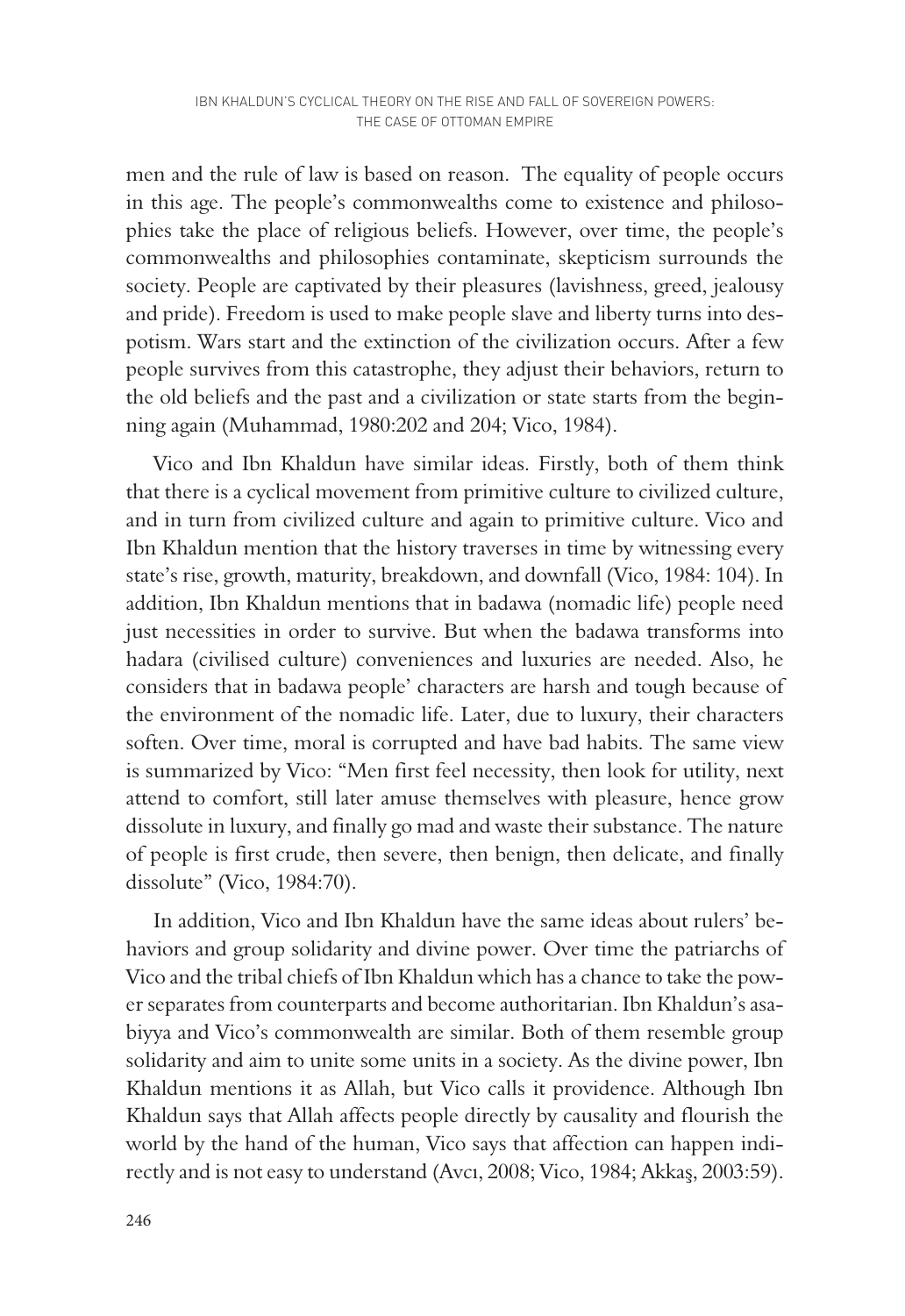To Ibn Khaldun, history is repeated circles with a slight forward movement, while Vico imagines the history as a regular alternation between progress and regression in an upward spiral movement. Ibn Khaldun took the information from North Africa or Islamic history. However, Vico focussed on the history of Rome Empire and Europe. Vico thinks that the role of religion and God's will are fundamental to human cohesion. Without religion, there is no basis for social life. However, Ibn Khaldun says that the religion is very important for a society, but without that, people can organize well. His theory is based on politics, psychology, history and sociology, economy and environment. Moreover, unlike Vico, Ibn Khaldun does not say anything about a class struggle. Vico generally wrote about human history and he started from Adam (the first human) and the biblical deluge. But Ibn Khaldun did not determine a historical starting point (Vico, 1984; Muhammad, 1980: 206-207).

#### *Oswald Spengler's Civilization Theory*

In 1918, Spengler (1880-1936) wrote his masterpiece titled "The Decline of the West". In his book, history is based on civilization and civilization is the peak point of a culture. Also, he describes a civilization as a living organism and a civilization experiences the certain stages in its lifespan which is same as the life stages of people: childhood, adolescence, adulthood and senescent periods. He thinks that it takes about a thousand years. After a thousand years, later if a civilization is still alive, the reason is that it adapts other religion's myths and features. His theory was influenced by Plato, Vico, Aristotle, Goethe and Nietzsche. He generally mentions eight high cultures which are Sumero-Babylonian, Egyptian, Indian, Sinic, Maya/Aztec, Classical, Magian, and European/American. In his theory, he divides epochs into three and they are titled as Spiritual, Artistic, and Political. Each one is generally separated into four seasons which are spring, summer, autumn, and winter. Also, culture characterizes the stages of rise and growth which symbolizes spring, summer, and autumn while civilization characterizes the stages of decline which symbolizes winter. Each one takes roughly 250 years (Al Tarawneh, 2017: 87 and 88; Spengler, 1926 and 1928).

In his theory, value-judgments of aesthetic, intellectual and scientific accomplishments are highly used and they portray how and in which circumstances the rise and the decline of civilizations begin. He mentions that a civilization is seen as the peak point of the culture and every civilization has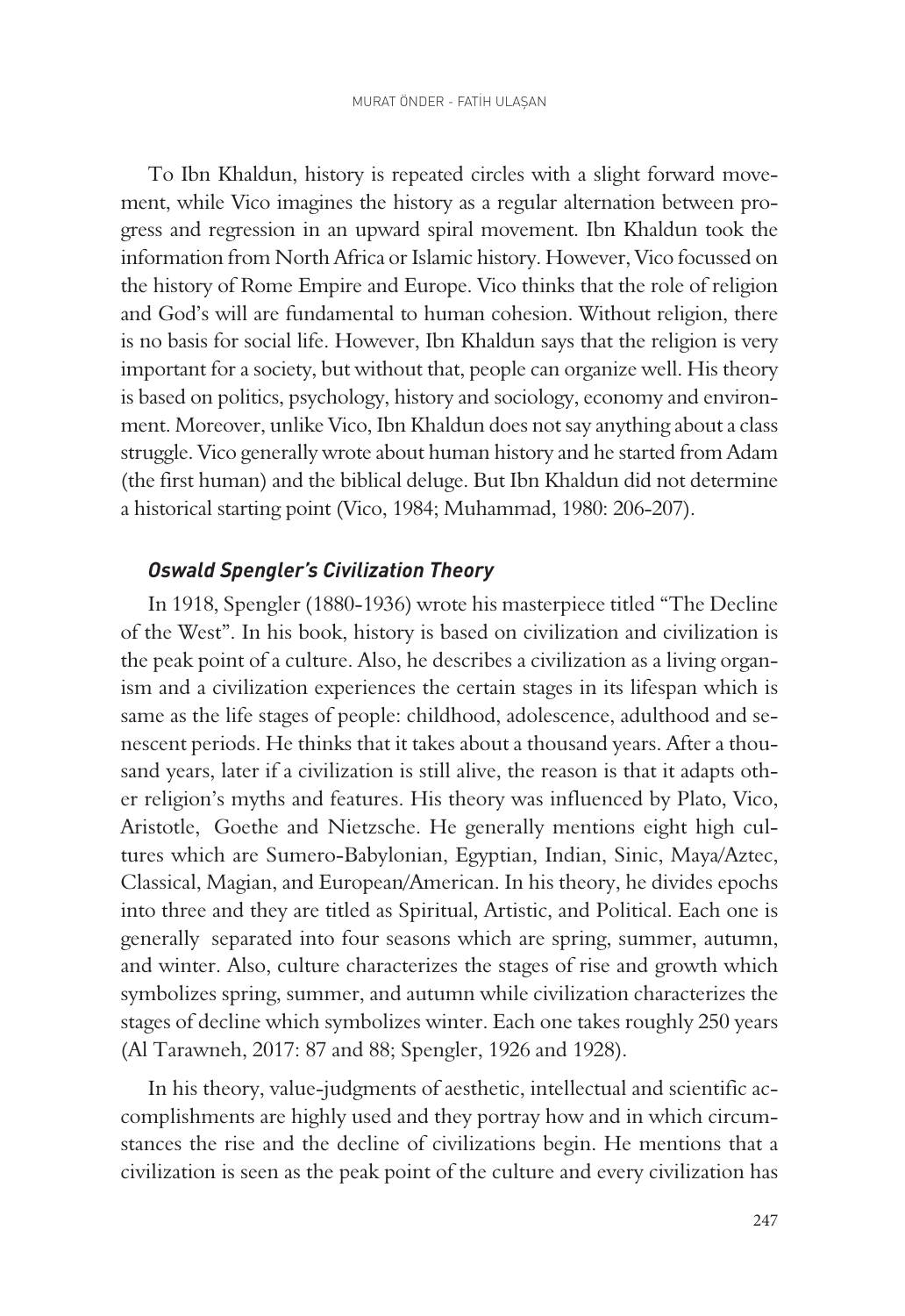different customs, cultures, value judgments and worldviews. Due to that, their developments are different and these features bestow civilizations a unique feature which he calls as a "soul". But this can make a difference between Ibn Khaldun and Spengler because every civilization has different features. For example, Spengler thinks that the history is chains of unconnected civilizations and there are not certain reasons for the ascent of civilizations. This prevents making generalization for civilizations. However, Ibn Khaldun considers that every society has roughly a same nature and experiences similar situations (Borthwick, 2011:5-7; Turner, 2015: 7-10).

Spenger's main focus is on aesthetic and technical accomplishments more than governance, urbanization, and social dynamics. He makes a mention of a state in the late culture phase. Also, he does not try to understand the culture's birth and which circumstances decides which cultures survive. However, Ibn Khaldun built his theory on governance and social dynamics. Asabiyya is the wick of social dynamics and asabiyya's aim is to create a state. In addition, Ibn Khaldun was sure that in a society the clan having the strongest asabiyya takes the authority. Spengler and Ibn Khaldun consider that development, urbanization, and the concentration of wealth in one hand are the major causes of downfall. In addition, Spengler says that a civilization is the main goal of a culture, it is the peak, and when it is done, the beginning of decline starts. Also, he sees rationalization for the sign of decline. It means that a culture becomes rational and gets rid of the myths, traditions and religions. It is clear that the religion is very important for Spengler and Ibn Khaldun and they think that a religion is a kind of glue keeping people together. For example, in Europe, Spengler considered that the decline started in the 18th century and the reason was people who underestimated the religion and cultural values and questioned old myths. Spengler separates a culture into four phases which are inspired religiosity, a lyrical and poetic phase, a prosaic philosophic phase and a downfall. To Ibn Khaldun, establishing a state is the main aim. He considers that when a group establishes a state by a stronger asabiyya and urbanization with absolute power and after a stagnation period, the decline is unavoidable. Ibn Khaldun used the decaying asabiyya for the reason of decline. Also, unlike Spengler, Ibn Khaldun insists that external attacks can also be destructive (Spengler, 1926 and 1928; Galtung and Inayatullah, 1997:98- 104; Turner, 2015:6-9).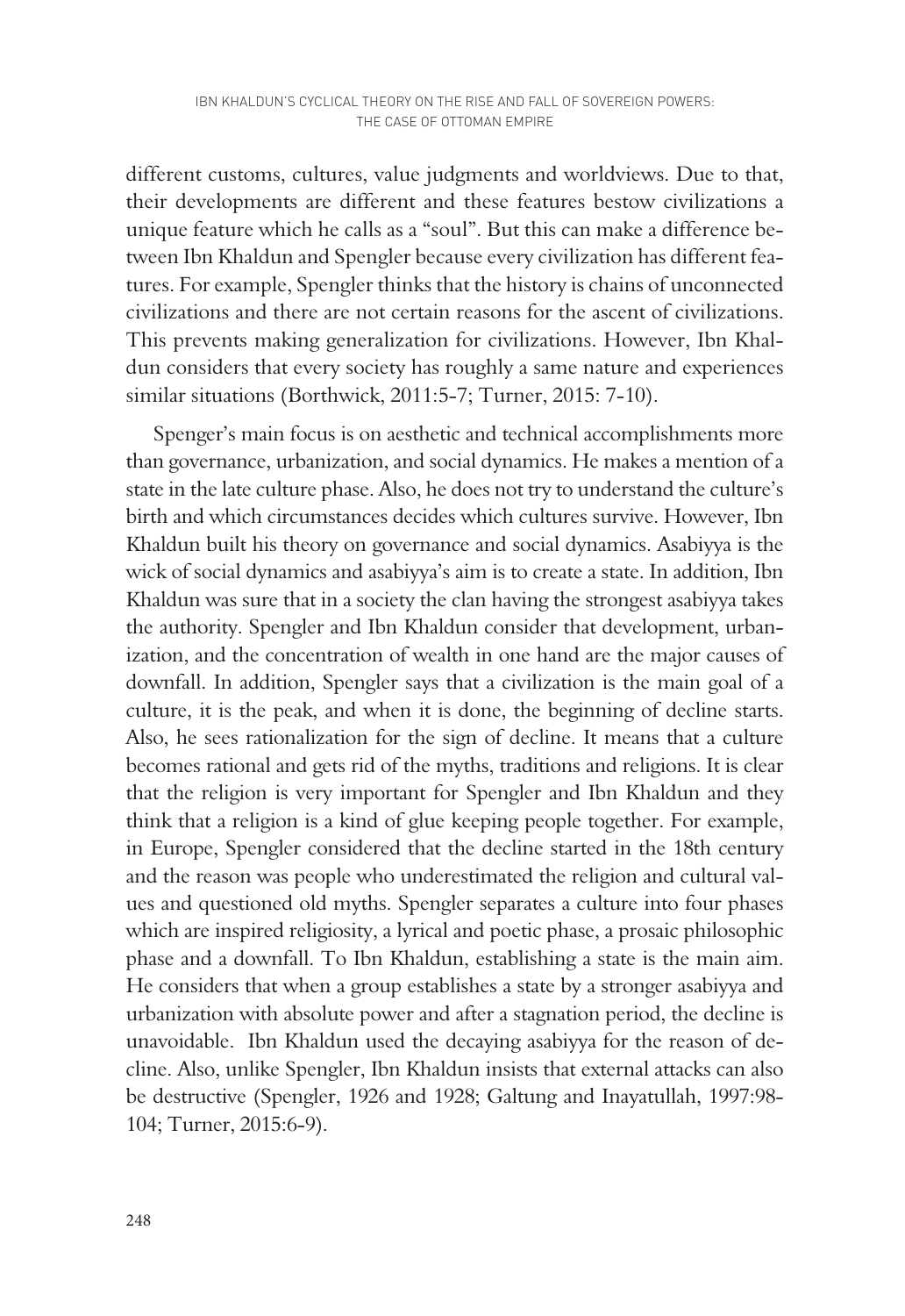| Theories                                                                     | Life span  | The reasons<br>of the rise                                                                                                                                                                                                                                 | The reasons of<br>the decline                                                                                                                                                       | The sovereign<br>power's type                       |
|------------------------------------------------------------------------------|------------|------------------------------------------------------------------------------------------------------------------------------------------------------------------------------------------------------------------------------------------------------------|-------------------------------------------------------------------------------------------------------------------------------------------------------------------------------------|-----------------------------------------------------|
| theory on the rise and fall of<br>Ibn Khaldun's cyclical<br>sovereign powers | 120 years  | 2. Taking the full control of subjects and the<br>6. No stronger power in its own land<br>5. Defending its own borders (soldier<br>4. Sending envoys to other states<br>1. Stronger asabiyya<br>obedience of subjects<br>3. Collecting tax<br>superiority) | 1. Losing stronger asabiyya and the<br>3.Insufficient governance<br>6. A weak economy<br>2.Luxury addiction<br>5. Unskillful army<br>erosion of asabiyya<br>4. Satisfaction         | 4. Civilization<br>1.Dynasty<br>3.Empire<br>2.State |
| Giambattista Vico's<br>civilization cycle                                    | I          | 1. The providence's decision<br>3. Commonwealths<br>2. Class conflict                                                                                                                                                                                      | 6.The Erosion of Commonwealths<br>3. Lavishness, greed, jealousy and<br>1. The providence's decision<br>5. Corrupted philosophies<br>4. Oppressive ruling<br>2. Bad habits<br>pride | Civilization                                        |
| Oswald Spengler's<br>civilization theory                                     | 1000 years | Aesthetic, intellectual and scientific<br>accomplishments                                                                                                                                                                                                  | 2. development, urbanization, and the<br>1. Lack of the myths, traditions and<br>concentration of wealth<br>religions                                                               | Civilization                                        |

Table 3: The Comparison of Cycle Theories **Table 3: The Comparison of Cycle Theories**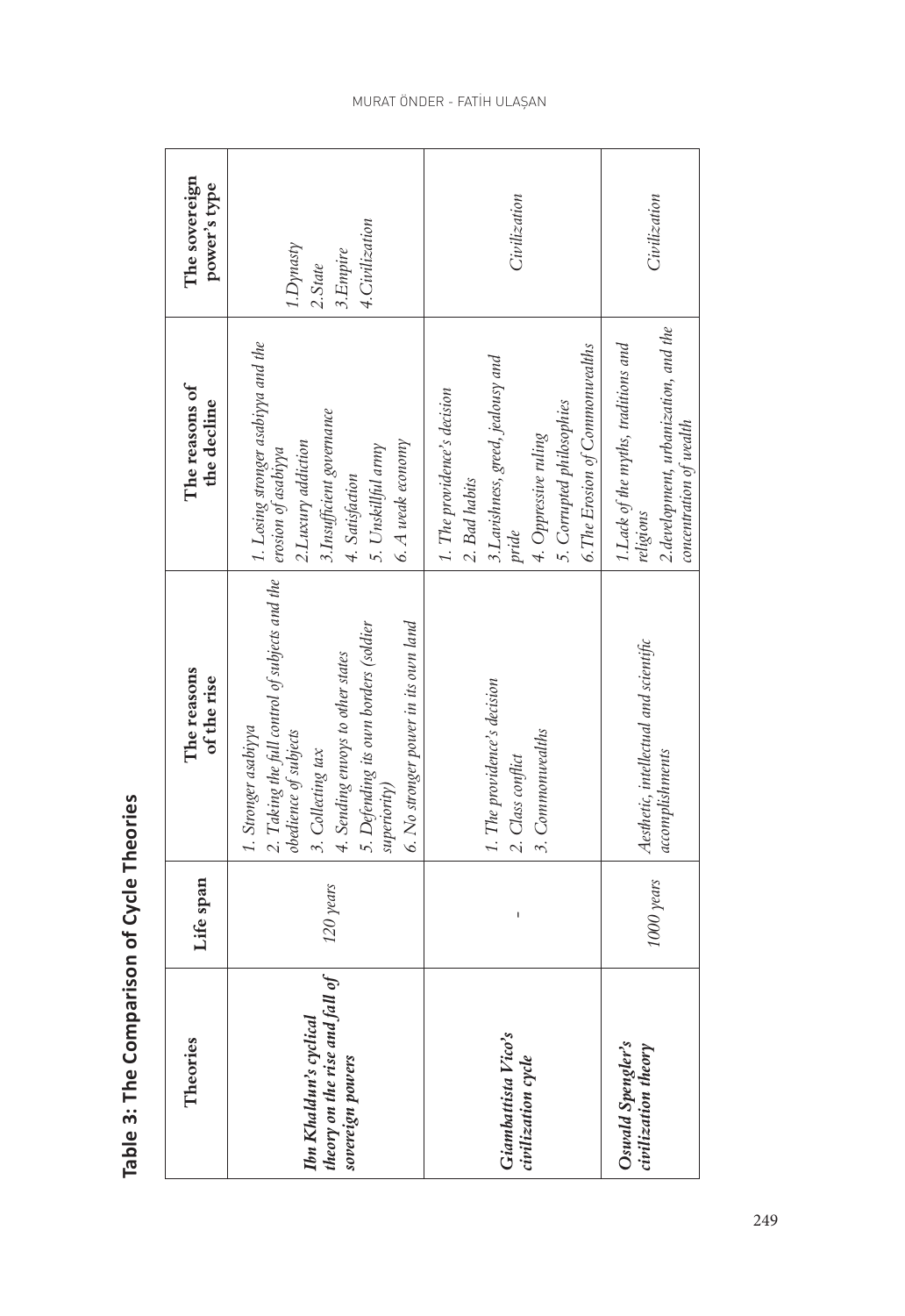| 3. The lessons taking form the mistakes of<br>traditions, religions, lifestyle, art etc. from<br>other civilizations and embracing useful<br>1. Challenge and respond (dealing with<br>other civilizations or cultures<br>2. Creative minority<br>problems well) |
|------------------------------------------------------------------------------------------------------------------------------------------------------------------------------------------------------------------------------------------------------------------|
| 1. Persuading subjects and proving that you<br>have the mandate of heaven<br>2. Spreading prosperity<br>200-300                                                                                                                                                  |

Source: Adapted from the literature *Source: Adapted from the literature*

#### IBN KHALDUN'S CYCLICAL THEORY ON THE RISE AND FALL OF SOVEREIGN POWERS: THE CASE OF OTTOMAN EMPIRE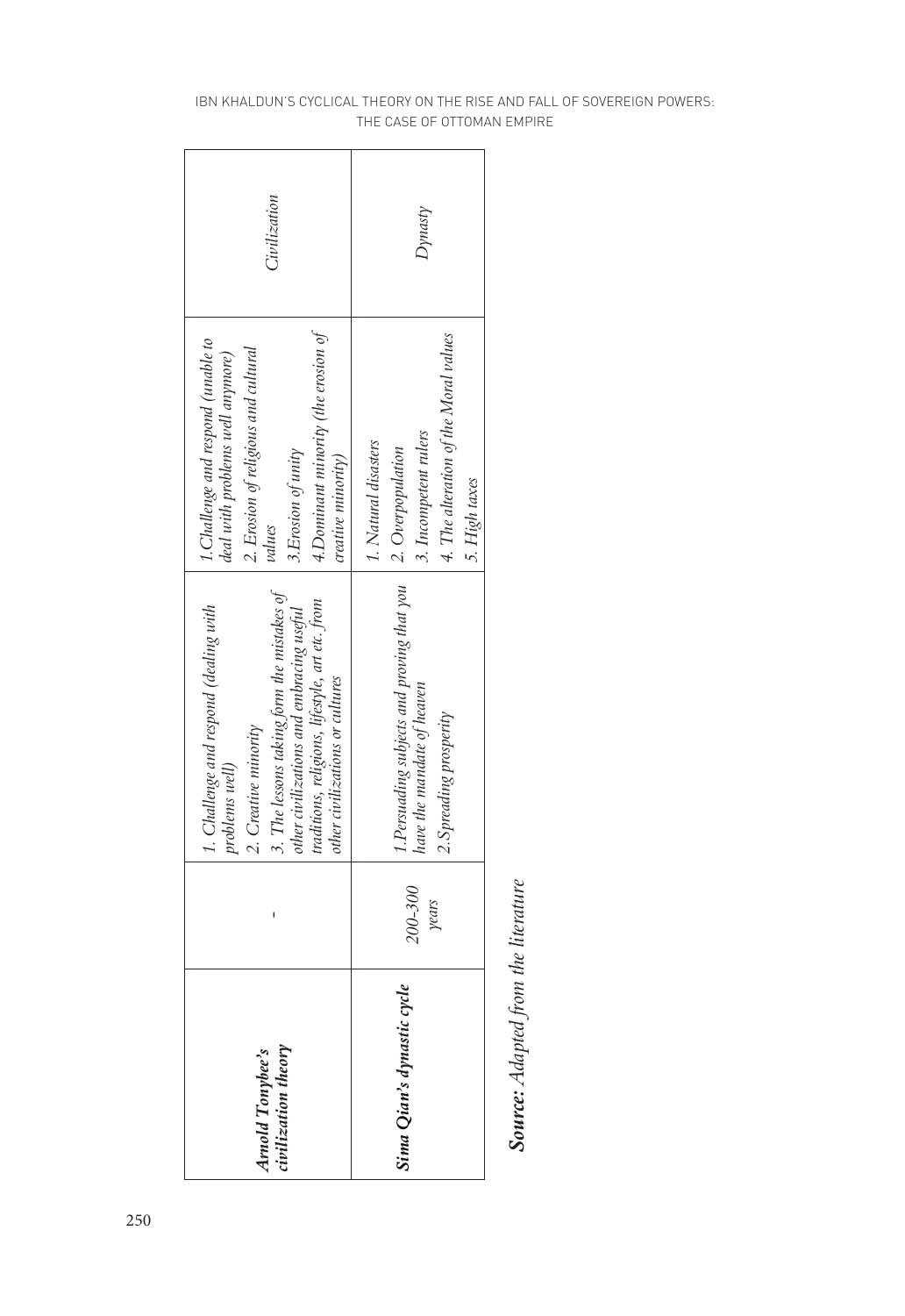| Theories                                                                        | <b>Stages</b>                                                                                                                                                                                                                   | Analyzed civilizations, states and dynasties                                                                                                                                                                                                                                                                                                                                                                                                                                               |
|---------------------------------------------------------------------------------|---------------------------------------------------------------------------------------------------------------------------------------------------------------------------------------------------------------------------------|--------------------------------------------------------------------------------------------------------------------------------------------------------------------------------------------------------------------------------------------------------------------------------------------------------------------------------------------------------------------------------------------------------------------------------------------------------------------------------------------|
| the rise and fall of<br>cyclical theory on<br>sovereign powers<br>Ibn Khaldun's | oower, the growth and expansion (leisure and tranquility), stagnation<br>stages: The Foundation (conquest and success), personalization of<br>contentment and peacefulness), and decline and dissolution (waste,<br>quandering) | Medieval North African and Moorish Spain dynasties                                                                                                                                                                                                                                                                                                                                                                                                                                         |
| dynastic cycle<br>Sima Qian's                                                   | stages: Genesis, Expansion, Prosperity and Decline                                                                                                                                                                              | The Xia, Shang, Zhou, Qin and Han dynasties                                                                                                                                                                                                                                                                                                                                                                                                                                                |
| Oswald Spengler's<br>civilization theory                                        | stages: Spring, Summer, Autumn, and Winter                                                                                                                                                                                      | Mayan/Aztec, Greek/Roman or Classical, Arab and, finally,<br>8 High Cultures: Babylonian, Egyptian, Indian, Chinese,<br>Faustian (Western civilization)                                                                                                                                                                                                                                                                                                                                    |
| civilization theory<br>Amold Tonybee's                                          | 5 stages: Genesis, Expansion, Breakdown, Downfall, Universal State,<br>and Universal Church                                                                                                                                     | Four 'abortive civilizations' as Abortive Far Western Christian,<br>Hellenic, Western, Orthodox Christian (Russia), Far Eastern<br>Abortive Syriac) and five 'arrested civilizations' as Polynesian,<br>(Korea/Japan), Orthodox Christian, Far Eastern, Iranian,<br>Egyptian, Arab, Hindu, Mexic, Yucatec, and Babylonian,<br>Andean, Sinic, Minoan, Sumer, Mayan, Indic, Hittites,<br>Abortive Far Eastern Christian, Abortive Scandinavian,<br>Eskimo, Nomadic, Ottoman Empire, Spartan) |
| Vico's civilization<br>Giambattista<br>cycle                                    | stages: The Age of the Gods, the Age of Heroes and the Age of Men                                                                                                                                                               | Early Greek states, Roman Empire and European civilizations                                                                                                                                                                                                                                                                                                                                                                                                                                |

Table 4: Cycle Theories by the Stages and the Analyzed Civilizations, States, and Dynasties **Table 4: Cycle Theories by the Stages and the Analyzed Civilizations, States, and Dynasties**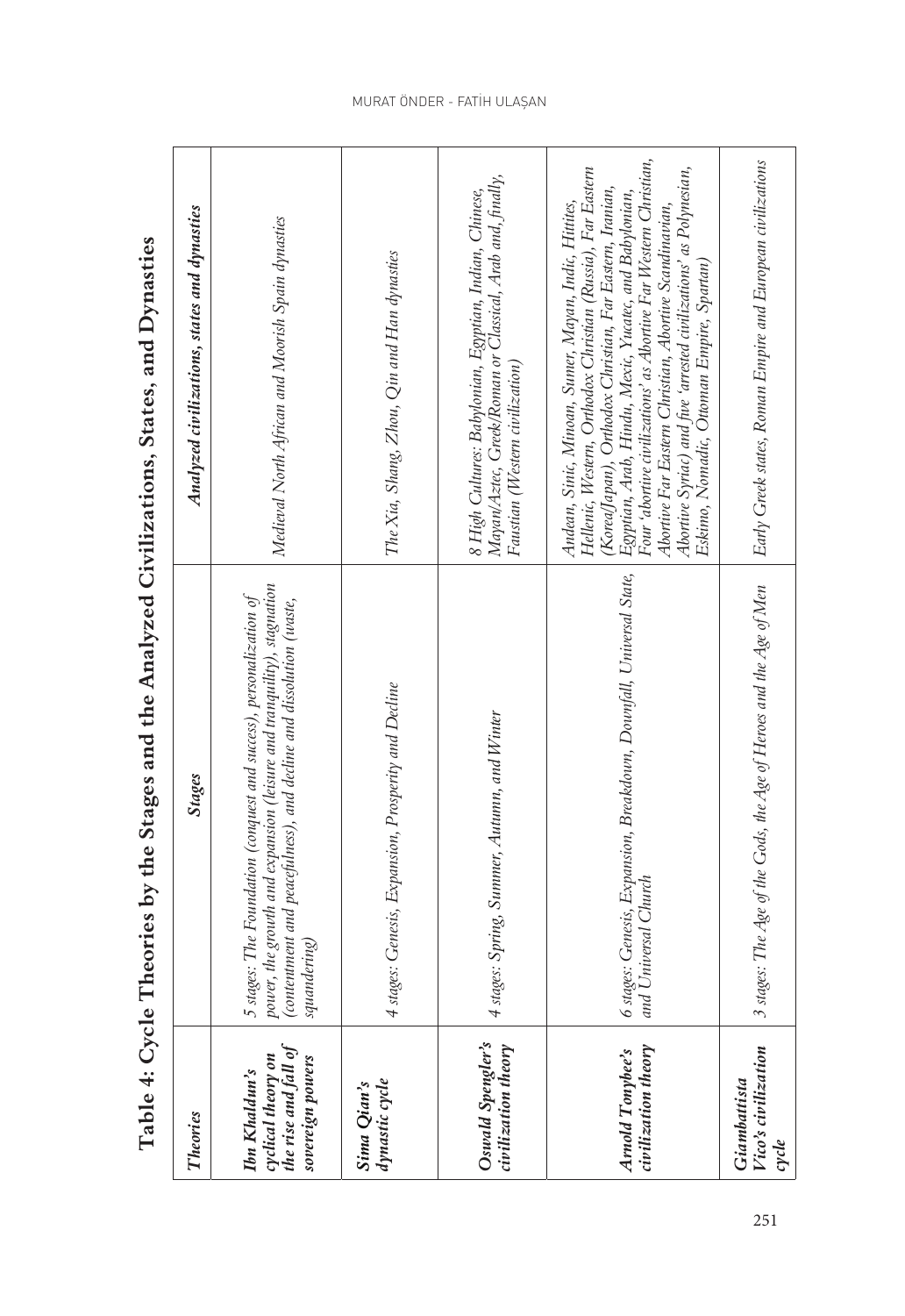#### *Source: Adapted from the literature*

## **THE CASE OF THE OTTOMAN EMPIRE**

Sovereign powers have about 120-year life spans and this takes three or four generations for Ibn Khaldun. Over time generations change, next generations forget about the previous generations' motivations and values gradually. They are established by the foundation's values of the first generation and the second generation follows it because they see how this sovereign power is created. But the third generation forgets all the values of ancestors and the last generation causes the sovereign powers to collapse. But the states may continue to live more if the reasons which destroy the states do not take place in 120-year life spans (Cairns, 1971). For Ibn Khaldun, these reasons emerge in two ways. One of them is the attacks coming from outside. These groups have stronger asabiyyat and are more uncivilised. As an example, the victory of Seljuks over Ghaznevids can be given. Seljuks established their state over the ashes of Ghaznevids with the battle of Dandanaqan by taking its lands, human resources, administrative traditions. In brief, the features which made Ghaznevids a state were taken by Seljuks (Çetin and Çağ,2015: 69-70). Secondly, governors who carry out their jobs in the far places of the state establish rebelliously his own state over their rulers' lands when the rulers lose their power, because the rulers firstly start losing the control in the far places to the capital. These governors wage a war against the rulers, later other domestic powers (generals, clans etc.) and each other to take the control in all lands. Over time, generally one of the governors with stronger asabiyya wins and takes the heritage of the destroyed state. As an example, in the Zengi state, Nureddin Zengi the sultan appointed Selahaddin Eyyubi to Egypt as a governor. Egypt was the far place of the state. After the sultan died, Selahaddin Eyyubi carried out a revolt and occupied Zengi state and established the Eyyubi State over the ashes of the Zengi state.

Ibn Khaldun explained periods or stages which sovereign powers experience in their lives spans. There are five historical stages of sovereign powers and every stage has main features. (İbn Haldun, 2016: 370-373 and 378-381). The example of the Ottoman Empire is used for this theory and five historical stages of sovereign powers and their main traits are used to understand whether Ibn Khaldun theory can be applied to the Ottoman Empire or not.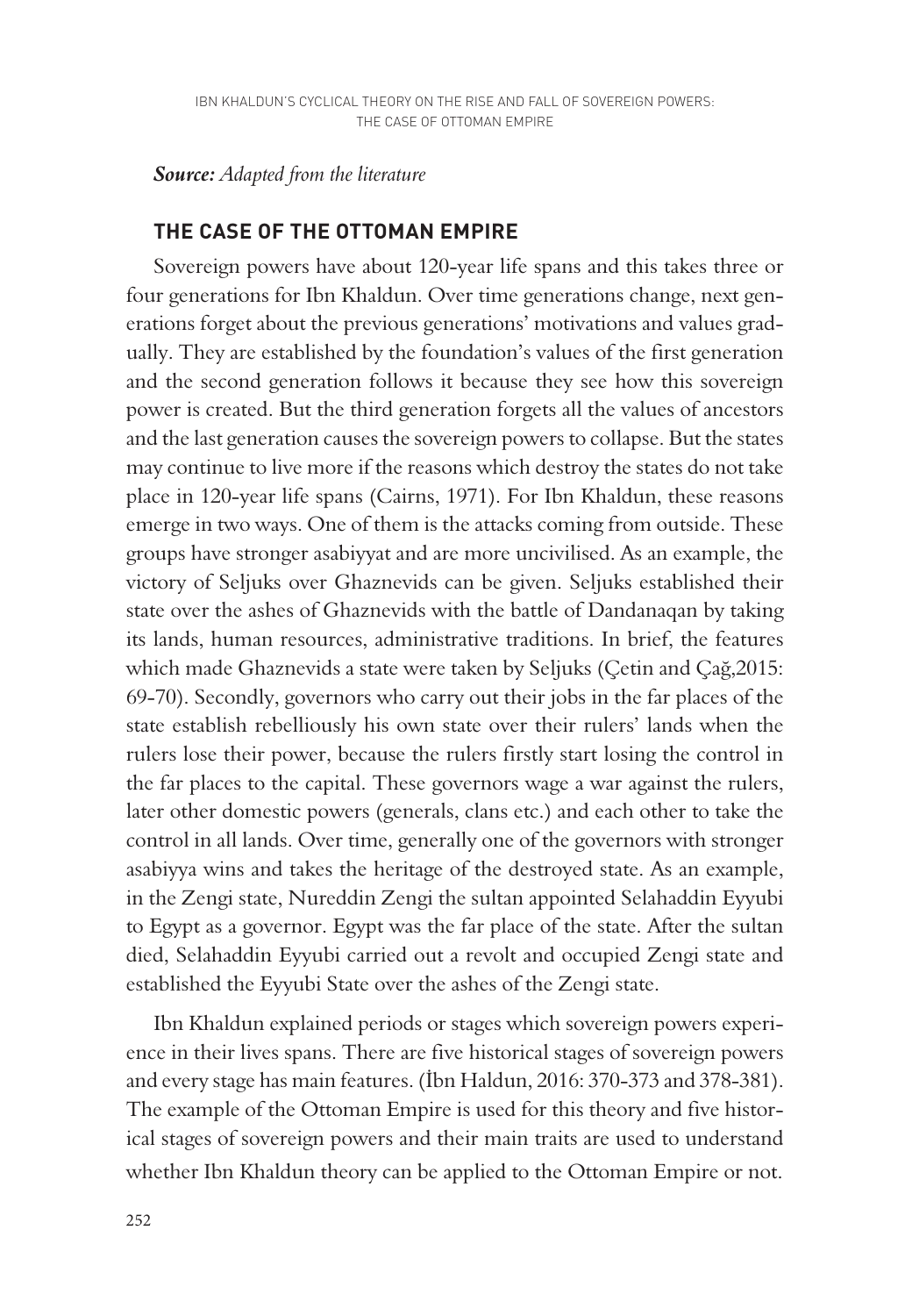## *The Foundation Period of the Ottoman Empire (1299-1453)*

Every dynasty is Bedouins at the beginning and by the help of its nature and strong asabiyya, can invade civilized dynasties. In the foundation period, uncivilized communities (clans, dynasties, beyliks) win wars against enemies, do not collect high taxes and try to have the throne. The leaders are brutal to enemies coming from outside. The notion of leadership is used in this period and the rulers are not powerful in their clans. This means that rulers need other clans' power and respect clan chiefs' thoughts and ask their opinions. Moreover, the leaders treat the public kindly (İbn Haldun, 2016: 601,791 and 379) and have close relationships with the public. The power which creates a sovereign power is asabiyya and heroism also comes from asabiyya (İbn Haldun, 2016:373 and 590). Asabiyya is very important bond for a sovereign power. When the bond is closer, people can take more risks for each other. When the trust connects with the values like courage and zeal, they have a more potential to win wars. Also, to become true leaders, the leaders should collect tax, take the full control of subjects and gain the obedience and trust of subjects, send representatives to other states, defend their own borders (military superiority), and there should not any stronger power in their own lands (Çetin and Çağ, 2015:43-44).

In Anatolia, Ottomans began its journey as a tribe titled Kayı and Anatolian Seljuks granted them lands near the Byzantine Empire (or the Roman Empire) to fight under Seljuk's order and fight for jihad against Byzantines. After Ottomans won Koyunhisar War against Byzantines in 1302, and under the leadership of Osman Bey, Ottomans started a serious and independent power in the land (İnalcık, 2016: 10, 12 and 16-17). The successes of Ottomans in this period were analyzed by many historians. One of these thinkers was Ibn Battuta (1304- 1368 or 1377), a Moroccan explorer travelled a lot of cities, empires and states throughout the world. He observed that, of the newly established beyliks, the richest and the most powerful beylik was Ottomans, because Bithynia, in north-western *Anatolia,* was very wealthy as agricultural and urban bases and Ottomans was a warrior nation (Dunn, 2012:152). Also, Herbert Gibbons proposed that an Ottoman race occurred from the mixture of Greek, Balkan inhabitants and Turkish idolaters (non-Muslims) in his book titled as Foundation of Ottoman Empire. Later Polytheist Turks and Christians chose Islam. This thesis is called as the religious transformation hypothesis. Also, he thought that this foundation was based on Byzantine-Christian origins and administrative traditions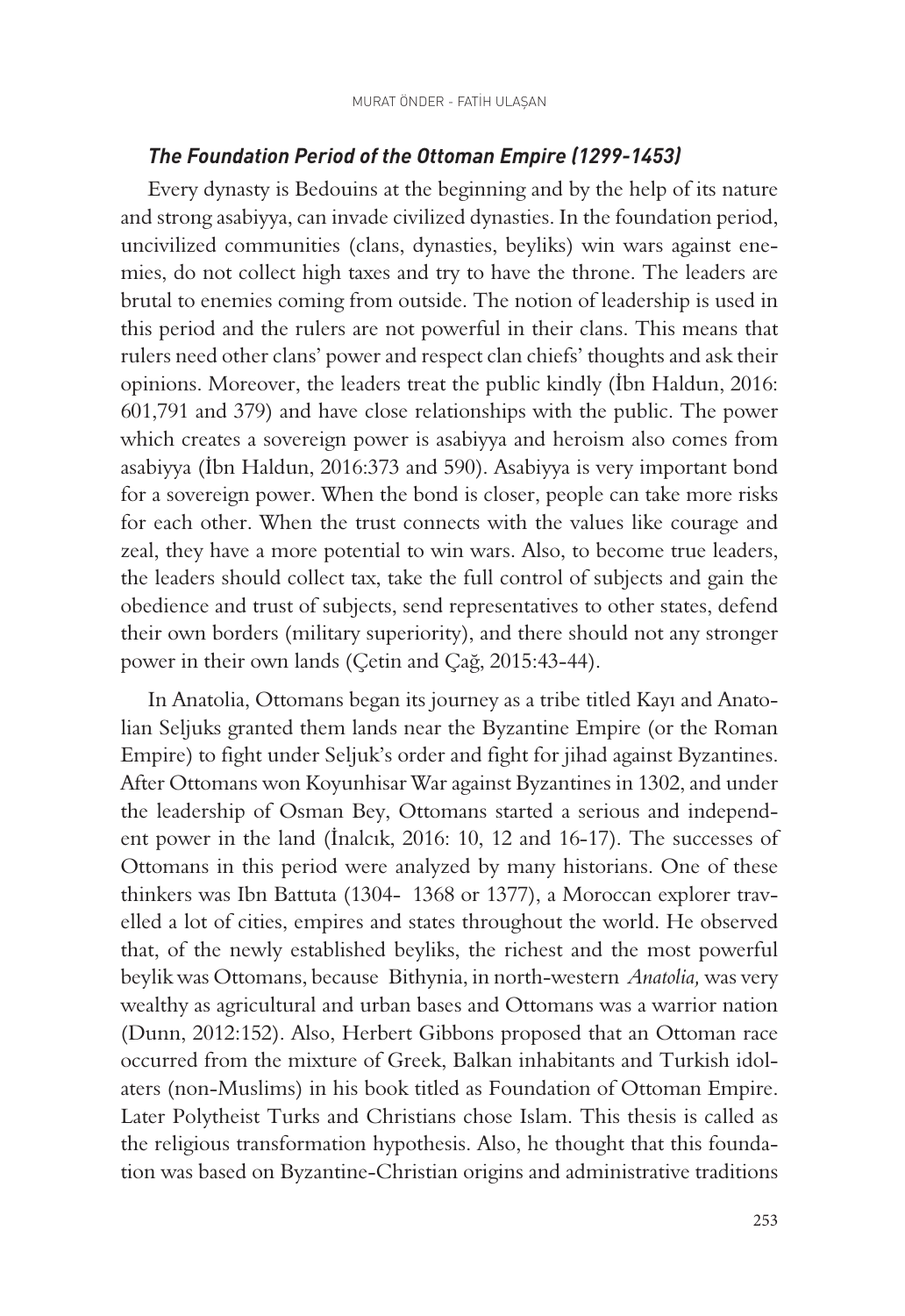(Gibbons, 1998: 41-42). He basically considered that the growth of Ottomans and the coalescence with local people were not normal in the very short time and just this race thesis could explain this because the inhabitants did not consider them as foreign people and they thought that they came from the same root. However, Köprülü adopted the Historical Continuity Thesis and argued that the Ottoman Empire was established totally on Islamic and Turkish factors. The empire should be called as the extension of Anatolian Beyliks and the Seljuk Empire. He proposed that the driving force in the establishment and growth of the Ottoman Empire was the victory of Malazgirt in 1071. In addition, he said that Turkish-Islamic guilds, intellectuals, warriors coming for jihad/Ghaza were very important for the fast growth (Köprülü, 1999:153). In addition, Paul Wittek considered that Ghaza was the key of the growth for Ottomans to give dynamism for conquests, attacks and reforms (Alatas, 2014:94). He thought that Ghaza/jihad did not only mean a war for a religion and this could be the way of spreading Islam and conquests to expand the land and population. Halil İnalcık extended the Wittek Ghaza thesis. He stated that Ottomans had a strong Ghaza power, a lot of Turkmens who migrated to Anatolia joined Ottomans for Ghaza and they protected non-Muslims by showing the religion tolerance. All the things helped Ottomans progress faster (İnalcık, 2016:8 and 12-13).

Byzantines were civilized people, lost their wild nature, got used to living at ease and became less coordinated and less brave. But Ottomans were hordes who were uncivilized. Therefore, they had a stronger asabiyya and they were more courageous and better fighters. It is easy to understand this situation from a war between Ottomans and Byzantines, which is Koyunhisar war (1302). A beylik won the army of the empire. Especially after the Koyunhisar war Byzantines regarded the beylik as an important enemy (İnalcık, 2016:16-17). This can show the deterioration of Byzantines.

Ibn Khaldun considers that when Bedouins establish a state with asabiyya and power, they tend to gain respect rather than wealth and they take less tax from the public. When a state is used to luxury in hadara, it tends to impose more tax, forces the public to pay heavy taxes and its economy deteriorates (İbn Haldun, 2016: 570-573). Also in the foundation of a state Ibn Khaldun mentions that leaders share the power with the other members of the family. There was not a personalization of the power. As an example, Osman Bey governed the beylik together with other family members and took the decisions together (İnalcık, 2008). Ottomans captured a lot of cities from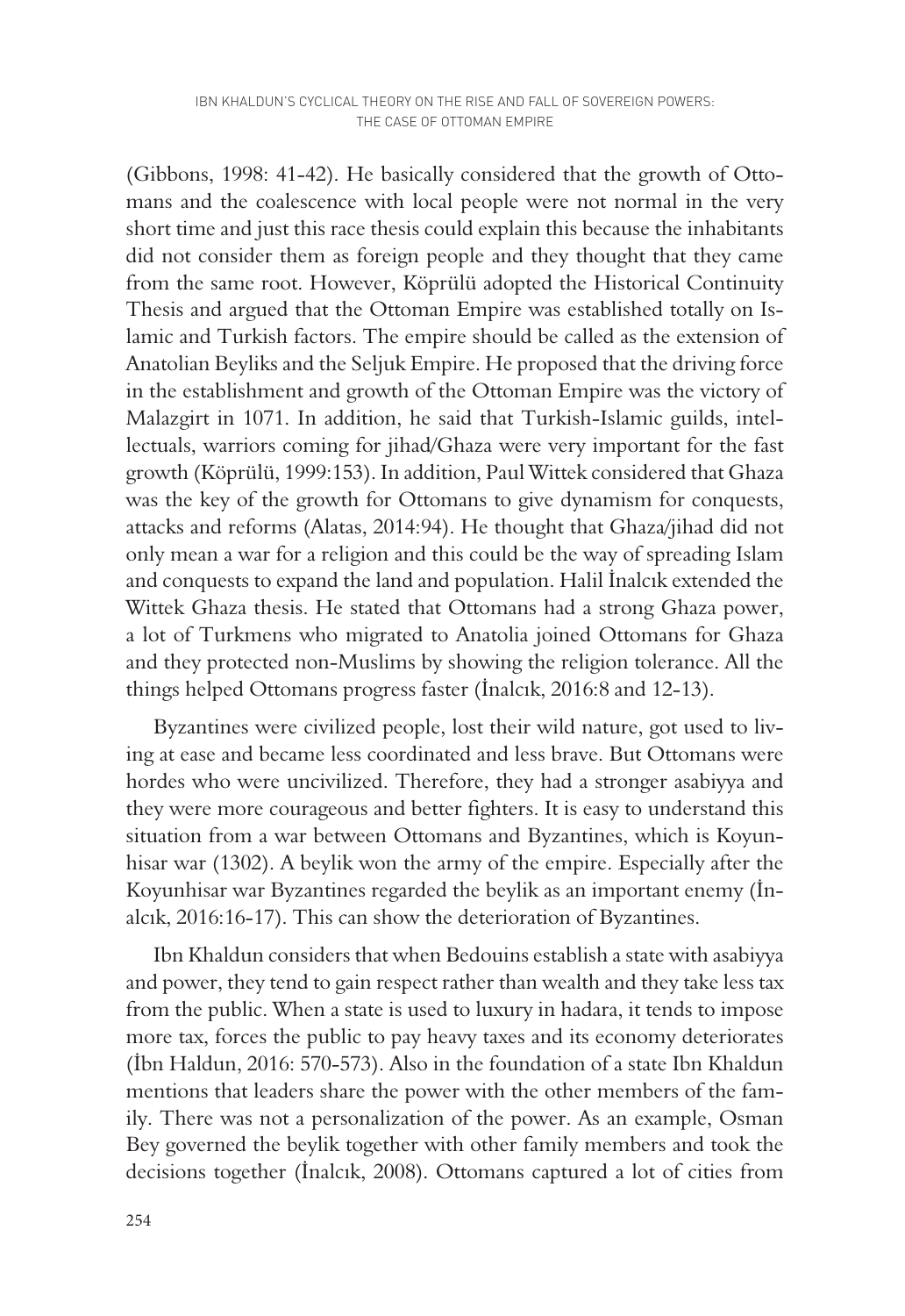Byzantines because the subjects of Byzantines were very tired of paying high taxes and Byzantines neglected their interests. When Ottomans conquered cities, they did not put high taxes on the public and they treated them well. The Ottoman won the confidence of many Byzantine subjects (Agoston and Masters, 2009:109). There can be two main reasons for this behavior. First, Ottomans regarded them as its own part and they wanted to be permanent in the lands. Secondly, Ottomans which were less civilized and they did not have any institution to impose taxes. Also, Ottomans which were uncivilized needed less for living because they were not used to the luxury (İbn Haldun, 2016: 572-573, 601). For instance, before Murad I, any prisoner of war was not taken by sultans and the sultans did not take any income from them (Compofee en Anglous par une Societe de Gens de Lettres, 1999:90).

Ibn Khaldun says that newly established states are willing to take the traditions, arts, religions, lifestyle from more civilized states conquered by them. In the foundation period, Ottomans generally took the administrative traditions of the Seljuk Empire. They took lessons from the Seljuk Empire and adopted its administrative institutions. For example, until Alparslan, Seljuks were governed by two learders (Tuğrul and Cağrı Bey). The state is the common property of the leader's family. Also, unlike Ottomans, in other coastal beyliks, the beyliks were the common properties of the leaders' families. But Bayezit I killed his brothers in order to collect the power in one hand (Köprülü, 1991: 107). Also Seljuks' gulam system and igta system were modified by Ottomans as the devshirme system (child levy system) and the timar system.

#### *The Personalization of Power (1453-1512)*

In this stage, leaders may be seen as cruel due to the cautions taken but the most important thing is to reduce the power of other potential leaders. They take on the duties of a monarch and they start becoming kings/sultans with absolute power. They make the other clans which helped them in the establishment of states weaker and they want to make sure that their sons take the power in the future after they die. Leaders start having slaves and employ people to strengthen their own positions. In this way, they take all the power and do not share it like before. Leadership turns into monarchy and leaders need to prove their authority to everyone to unite them. In the previous period, the leaders fought for enemies coming from outside but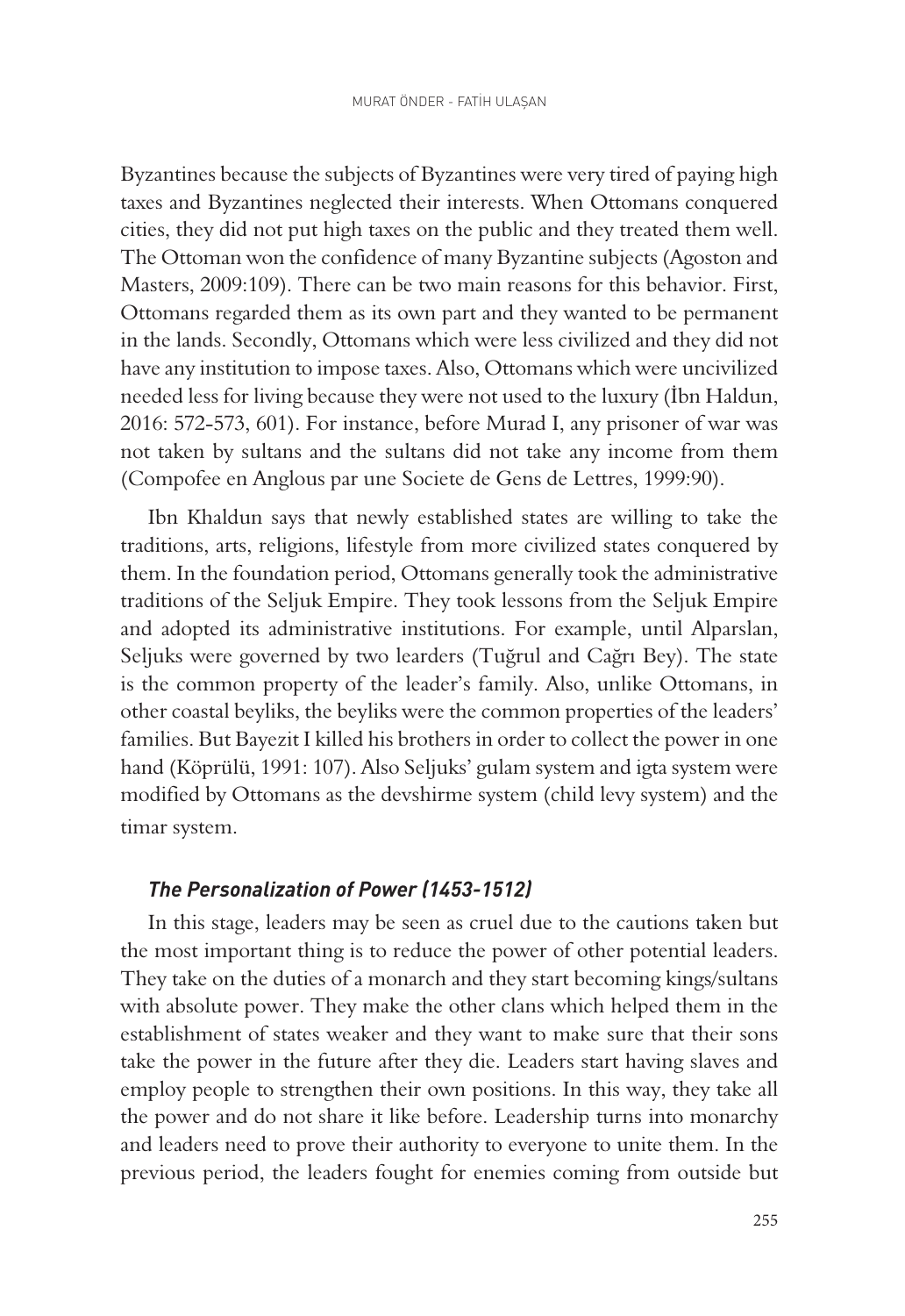in this period, the enemies are inside. These people who are considered as enemies by leaders generally come from the same clans/beyliks or grow up with leaders. They have special relationships with leaders and they may fail in respect for leaders (İbn Haldun, 2016:379, 396). Also, there can be other powerful noblemen which may threat the thrones of leaders. Because of these reasons the leaders make them powerless and look for people who obey them definitely. If leaders do not do that, even the decisions taken by leaders may be questioned and this hurts their own states and leaders' authorities badly. The solution is that leaders start sharing power with slaves and people who do not come from the same clans as leaders' clans and give them important positions in the state. In addition, over time, people who are governed forget the beginnings of their own states, they cannot separate truth from lies, they feel obliged to rulers and rulers' enemies become the public's enemies (İbn Haldun, 2016: 340-341 and 392-393).

This period in Ottomans started after Mehmet II (1444–46 and 1451–81) conquered Constantinople and he achieved to unite the lands which were in Europe and Anatolia. Mainly in this time the sultan's authority was enforced by his servants recruited from slaves which were captured in wars and came from the devshirme system. But, previously, Marcher-Lords were autonomous on the Balkan frontier, the administration was in the hands of the Turks, but they were largely independent of the sultan's authority. Mehmet II desired to take the full power. He took over all the power after he conquered Constantinople. He killed people who had potentials to resist his authority or changed their places. He punished janissaries revolting when he ascended the throne. He dismissed a lot of soldiers and he increased janissaries from 5.000 to 10.000. He killed even Candarli Halil Pasha who governed Ottomans for 16 years so as to take over all the power and so as to take the power from the Turkish aristocracy. Except for Karamani Mehmed, he chose all the grand viziers from slaves and charged slaves to important positions (İnalcık, 2016: 116-118). These slaves came from the slave institution (devsirme system). Ottomans took the children of Christian subjects, teaching the customary and Islamic law. Under the child levy system, the children aged generally 8 to 20 years old were taken periodically at variable times and numbers. The children taken became the Janissaries which were the sultan's elite soldiers and some of them were also educated as government officials (Agoston and Masters, 2009:183). A variety of races, especially in the army, were useful for discipline. *Nizamülmülk also warned that soldiers*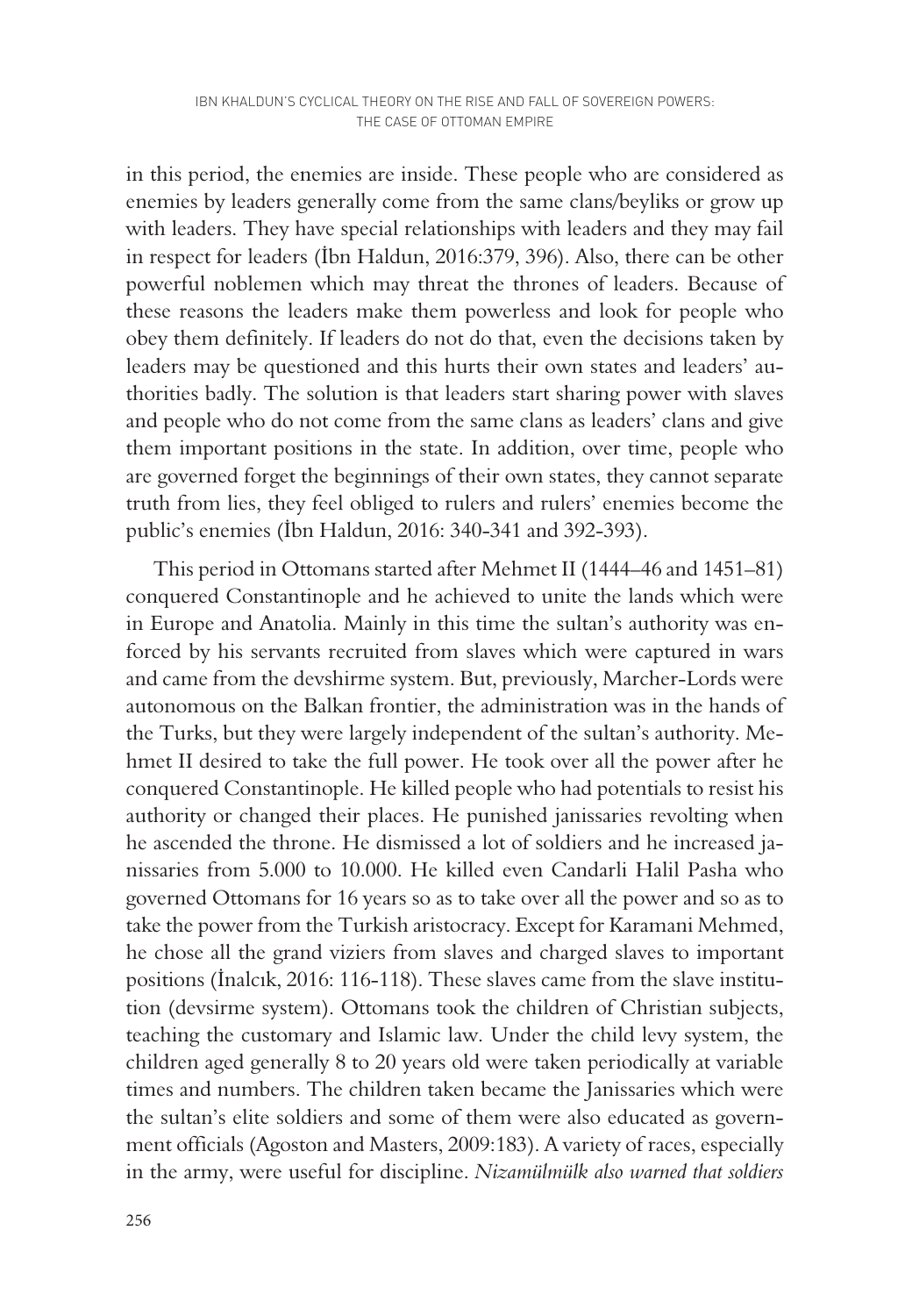*should not come from the same race because they become lazy* (*Nizamülmülk, 1999: 72)*. This idea explains the transition from asabiyya of lineage to asabiyya of reason. Murat I created the janissary system in order to recruit prisoners of wars to the army without spending money, to make the newly conquered lands unable to revolt. Mehmet II modified the system and used the system to boost his authority. These actions were very useful because slaves did not have the power to take the sultan's place, they do not have enough asabiyya due to lack of the strong blood bonds and everybody knew that they were slaves. Also, when they were killed, they did not have enough relatives to take revenge.

Ibn Khaldun says that when a dynasty flourishes to the highest luxury and extend the borders of the land, the other members of the dynasty are excluded from the power. Some dynasty members can choose to flee. When the leader's power gets weaker, the dynasty members who fled gets stronger and they can divide the state into two. This situation reduces the lifespan of the dynasty (İbn Haldun, 2016:593). Mehmet II took some vital decisions to make the empire longer. Fratricide was very effective. He legitimated the act of executing the male members of the dynasty so as to curb a disorder (İnalcık, 2016: 120). Also, Mehmet II took this caution to prevent them from reaching enough power to challenge the state. This decision is absolutely vital for the empire's future. If the leader does not kill his dynasty's male members who are dangerous for the empire, they can have a big army with asabiyya (blood bond) by the help of some powerful government officials who do not like the current leader. Also in this possible war, a lot of warriors for jihad would die and umran would get weaker. Thanks to Mehmet II, this warrior potential generally was used for just enemies, especially non-Muslims to spread the Islam.

#### *The Period of Growth and Expansion (1512-1579)*

This stage is called as the time of leisure and tranquility and leaders enjoy the royal authority. Moreover, there are big achievements in architecture, literature, science and arts. Leaders make the military powerful in order to make enemies afraid. The leaders take decisions by themselves. The leaders focus on subjects' problems. Also, leaders increase their own income and spend money for the public (İbn Haldun, 2016:380). In this time, the state defeats the enemies coming from inside and outside and is very wealthy.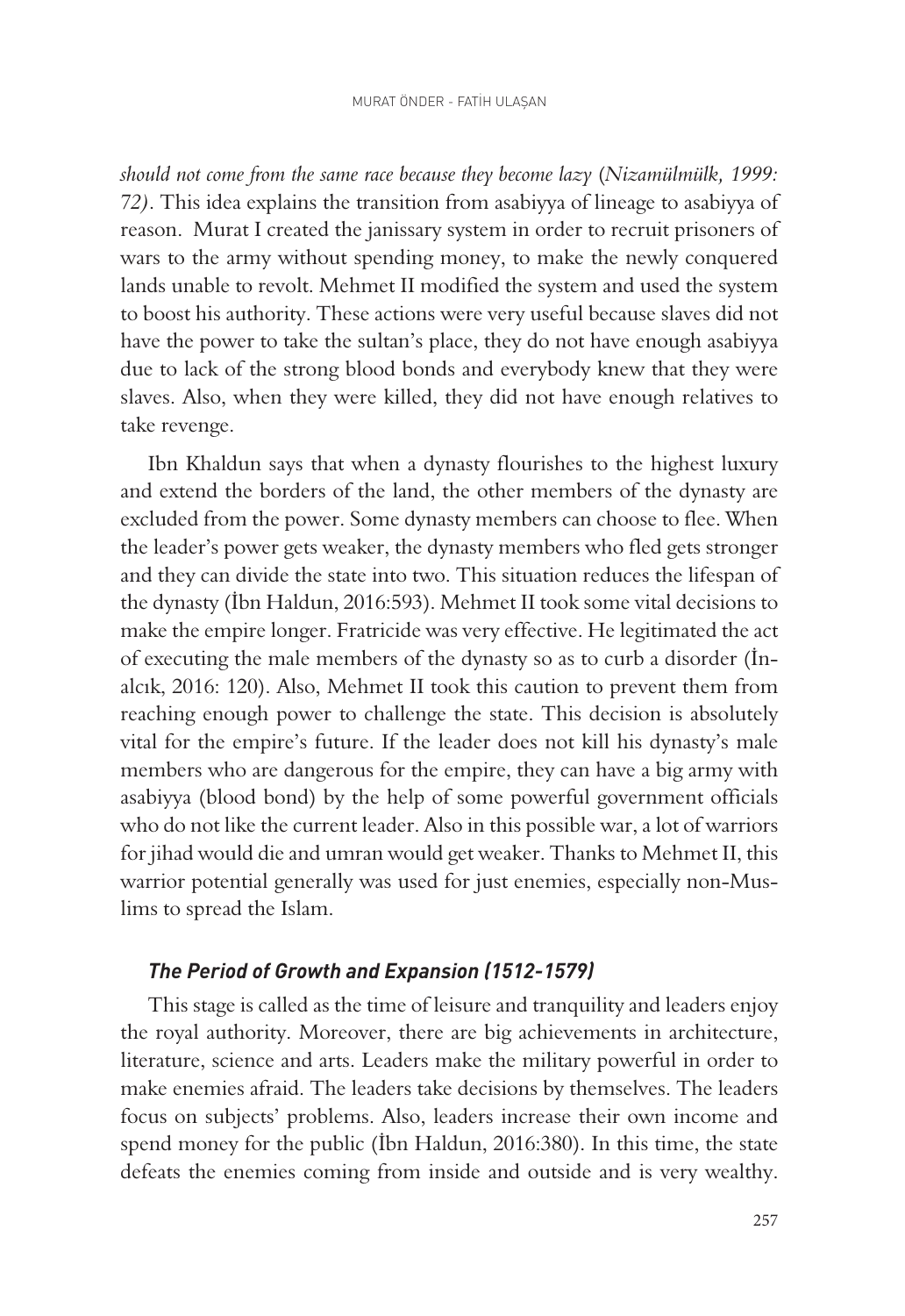This time is interim period between hadara and badawa (or the beginning of hadara) and this period has features from hadara and badawa. People achieved the luxury and were civilized but they did not lose martial power. Normally this time is not long because, when people reach luxury, they can easily get used to luxury and lose their original features. It is clear to understand that the state is still powerful and leaders have talented and independent. Also, the asabiyya of lineage is still effective. This means that the power of the military and their spiritual power are high.

In the Ottoman Empire, this time was long and remarkable because of the heritage of the previous periods, wise bureaucrats, religion influence, talented sultans and relatively weak enemies. Especially, the sultans who were magnificent fighters, had the religious passion of the fighters for jihad/Ghaza, and had the tolerance toward different faiths and beliefs and traditions of the conquered states were the key values for the growth. One of the best ways to win people's hearts is to respect the freedom of religion. Some examples can be given to prove this. İnalcık says that, to Kritovoulos and Taci Beyzade Ca'fer, Mehmet II said that jihad/Ghaza was our mission like our ancestors in the meeting in which the decision of conquest of Constantinople was given (İnalcık, 2016:109). Moreover, it is commonly known that Sultan Mehmed II gave the privilege the Greek Orthodox Church and appointed a patriarch as the head of the Orthodox Church (Agoston and Masters, 2009: 238-239). Sultan Selim I (1512-1520) expanded the empire's lands to spread and protect Islam. In 1512 Ottomans's lands were 341,100 square miles but in 1520 its lands became 576,900 square miles (Agoston and Masters, 2009:511). He defeated the Memluks, took the title of the Caliph and made the asabiyya of reason stronger in Islam. Therefore, he began creating an imperial Sunni Islamic dominion by the help of a number of religious schools. People graduating from these schools spread the orthodox Islam. Also, Suleyman I (1520–1566) had the high jihad motivation and he spent a quarter of his reign in 13 campaigns (Agoston and Masters, 2009:541). When Süleyman I captured Baghdad in 1535, he endowed Shii shrines and hosted Shii clergymen. In addition, the Ottoman governors granted patronage to Shii clergymen and shrines (Agoston and Masters, 2009:529). Under Suleyman I Islam was nested into the empire and magistrates spread Islam to every place of the Ottoman lands (Barkey, 2007:11). Ottomans spread Islam effectively because the religion made asabiyya stronger and made people fight by risking their life. Also, the religion can help people solve their problems peacefully and help them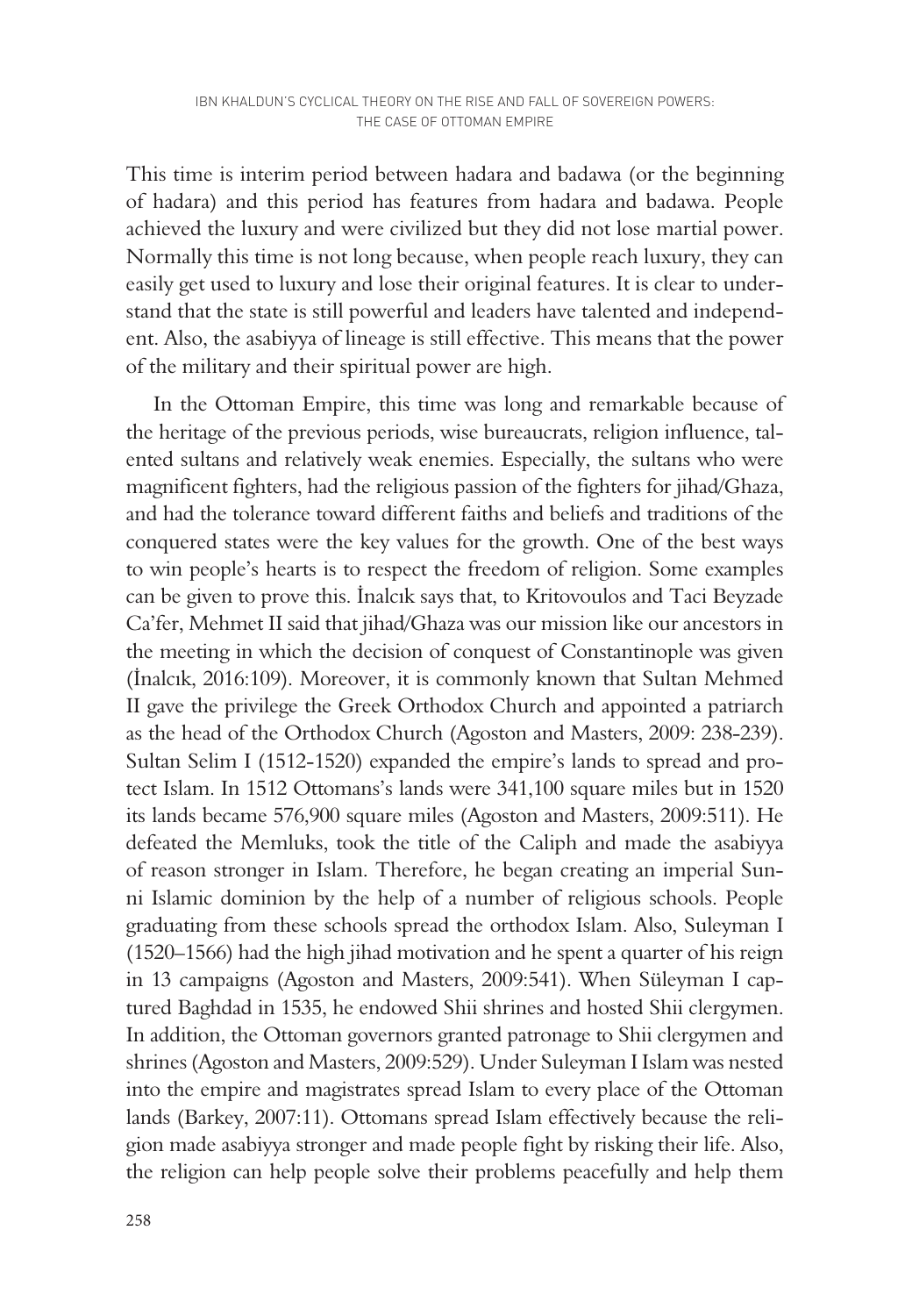unite for one aim. Ibn Khaldun says that if a leader wants subjects to accept his ideas, he needs a strong asabiyya (İbn Haldun, 2016: 348,349). Also if your aim is to spread religions and sects, you should have the asabiyya bond (İbn Haldun, 2016:429). It was clear to understand from this situation that asabiyya was strong in Ottomans.

Furthermore, in this time, to Ibn Khaldun, leaders share the wealth with subjects and focus to flourish states. This time reflected the Ottoman Empire as the growth period in architecture, literature, science and arts. The time of Süleyman I can be defined as the Magnificent Century in economic development, justice, expansion, and trade especially in arts and cultures. Among the most magnificent successes there were many mosques and other buildings. Some of them were built by Mimar Sinan (1539–1588) who was one of the most important architects of the Ottoman Empire. Also, the other important developments and advancements took place in many fields (in ceramics, music, manuscript painting, literature, art education, textiles, and calligraphy). There were many main artistic and commercial centres. For example, Cairo was famous for the manufacture of carpets, Baghdad for the arts of the book, Bursa for silks and textiles, and Iznik for ceramics (Yalman, 2002).

#### *The Period of Stagnation (1579-1730)*

Every dynasty can obtain a certain amount of lands and they cannot have more. Every state should send representatives coming from its own state to the lands which were conquered because these lands need protection and taxes should be collected. When they do not have any person to send, it means that the state reached its natural borders (İbn Haldun, 2016:354). After this time, states start deterioration from inside. Ibn Khaldun mentions that in this period, due to the incapability of leaders, the power of sovereign powers starts diminishing. Following Süleyman's death, the sultans became less talented and active for wars. But due to an extraordinary vizier who was Sokullu Mehmet Pasha, the growth continued for a little while. But in this stage sultans were not willing to go to wars and less cared about government affairs. This triggered the deterioration. Especially Ahmet I (1603-1617)'s law helped this situation happen. Ahmet I legitimized that the wisest and the oldest male in the dynastic family could be the sultan of the Ottoman Empire and he tried to curb the execution of Sultan's brothers and sons. In addition to this, after Ahmet I, the potential sultans to the throne did not go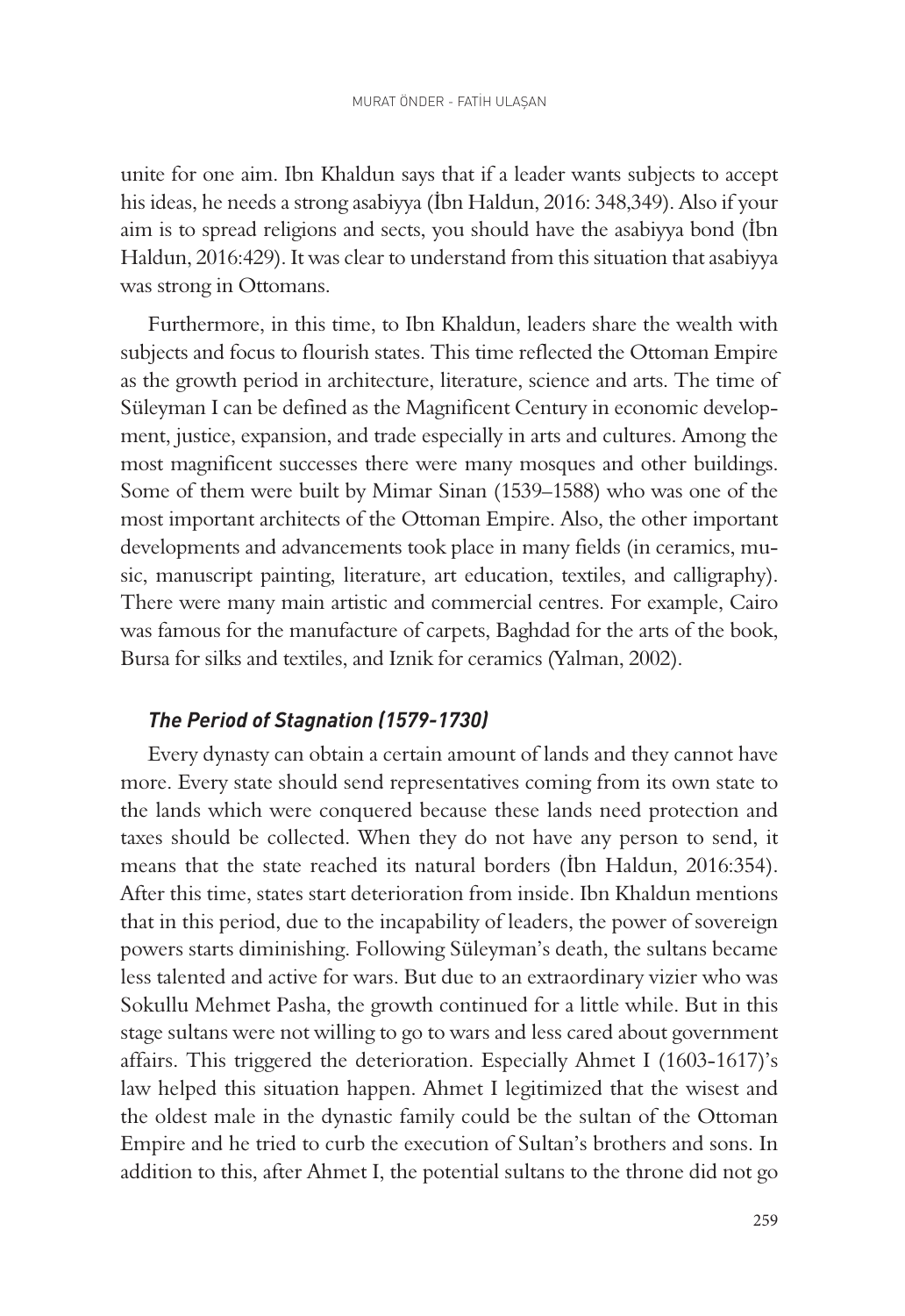to administer a province. Instead of that they were trained, were educated and lived in Istanbul (Sakaoğlu, 1999:200). The situation gets worse because without any training in the field they become less capable. Due to this, sultans started being incapable of sustaining noteworthy values of integrity in the management of the Ottoman Empire and they became less responsive to public opinion because they did not get to know the public and the administration of the empire. The incapability of sultans triggered the dependency of the sultans to the viziers. Moreover, old members of the dynasty can be less willing to do reforms and take less risks to make the empire powerful than young members of the dynasty. This weakened the dynamism of the empire.

Also, this stage is called as satisfaction and peacefulness. Generally, leaders are happy with what his predecessors did and they consider that they should follow their ancestors' steps. One of the most important aims is to stay in peace. Leaders rely on the traditions of his ancestors and try to imitate their movements. Basically, they do not do anything new and just would like to maintain their power. Also in this period and after this period, some rulers generally are incapable of ruling the state due to his young ages, inexperience, weak characters, luxury etc. Leaders do not take care of the government administration and viziers or other powerful statesmen govern the state. When they start taking the control over sultans, it is very hard to take the power from them (İbn Haldun, 2016). In the Ottoman Empire, the mothers of princes and the mothers of sultans intervened the government policies and they governed the empire instead of sultans. Only the exceptional leader in this time was Murad IV who governed the empire as a sultan between 1623 and 1640. He took the power back from his mother who was Kösem Sultan and janissaries who were rebellious in recent times obeyed the sultan. But if a state start decaying, nobody and nothing can prevent the state from decaying. This process can be delayed but it does not stop. For example, in 1402 Ottomans lost the Ankara war against Timurids and had very tough times. But Ottomans did not collapse because the structure of Ottomans was very strong and the asabiyya was powerful. In that time, Ottomans looked like a young person with flu and they got rid of it fast. But in this time Ottomans were like an old man with flu and every flu makes a trouble.

Furthermore, Ibn Khaldun says that a state forgets their primitive nature in this period. Martial power gets weaker when the state enjoys luxury. For example, if a person lives in luxury, he does not want to walk thousands of kilometers with his weapons in order to go to wars nor jihad/holy war. The reason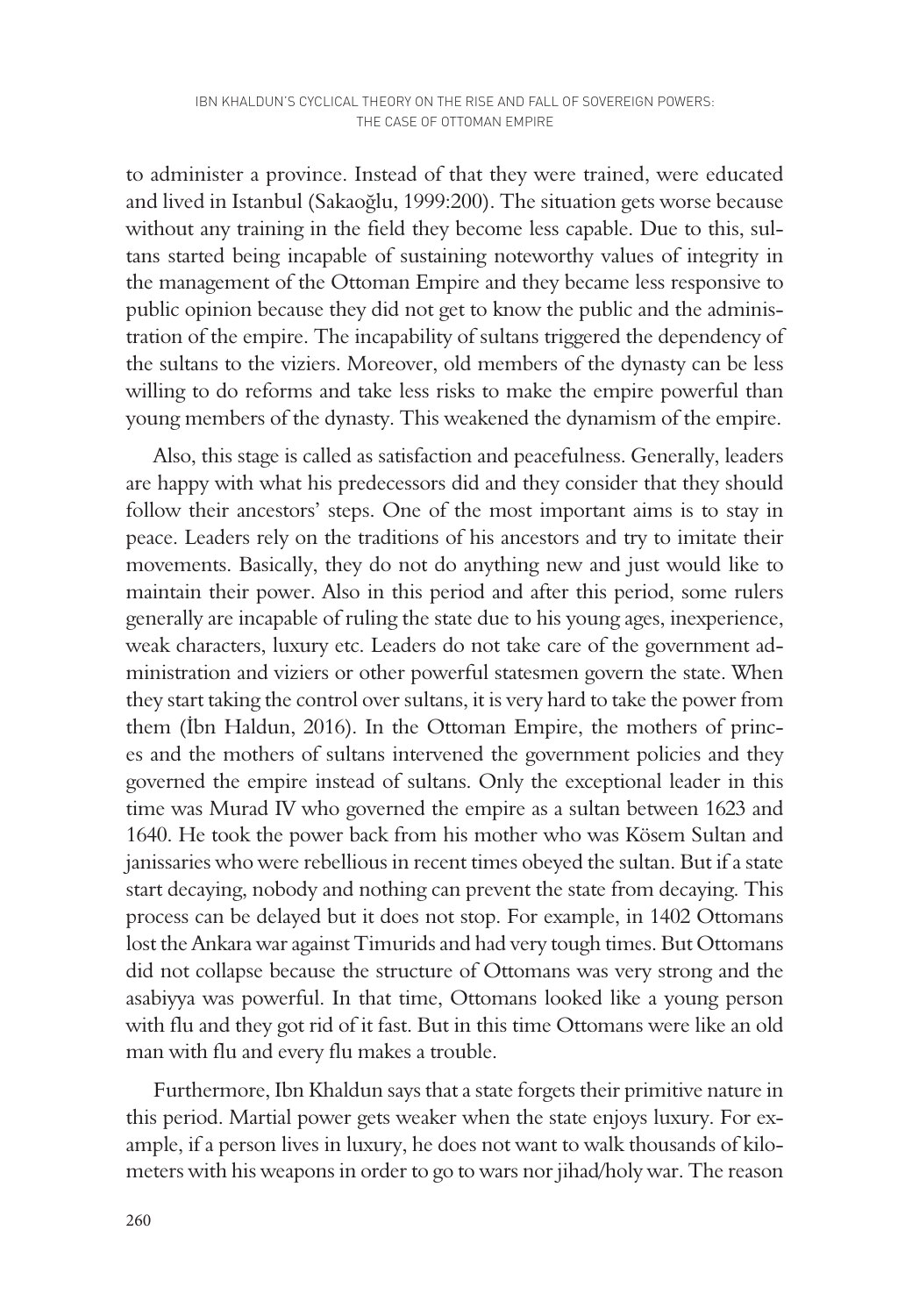is that when the state obtains wealth, people leave their primitive life and start getting used to luxury. A community just deserves to have the state by working hard and when they achieve their aims, they start losing their zeal to work more because their aims are completed. Also, the community tends to imitate their leaders. It means that if leaders spend money lavishly, the community follows them and later because of lavish lifestyle, leaders need to collect more taxes and social life starts collapsing (İbn Haldun, 2016).

In addition, the expansion (jihad/ghaza) which halted made the deterioration easier. Jihad (ghaza) became the character of Ottomans, was infiltrated highly into the Ottoman culture, and likewise created dynamism. Ibn Khaldun stated that the transformation of rural lifestyle to urban life style comes with the deterioration of fighting desire. When the sultans refused to go to wars and stayed at their palaces, the Ottoman Empire changed its character and worldview. Ottomans lost the empire's foundation values and got lazy. Tulip period (1718-30) is a good example to describe this stage's lavish lifestyle and this time shaped the point of view of Ottomans. This period can be called as pleasure and enjoyment time. Governors and elites enjoyed pleasures of parties and prosperity. In parties, governors enjoyed poems and sometimes some foreign diplomats were invited to these parties. Also, Sultan Ahmed III (1703–30) and elite class spent building many lavish summer residences and extravagant houses. But the public was very angry with the governors, the elite class and the sultan because they were poor and economy was very bad. They did not take care of the public's needs. The reaction of the public increased significantly and the revolt under the leadership of Patrona Halil took place and it put an end to the Tulip period (İnalcık, 2016:7-10, IV. volume).

## *The Period of Decline and Dissolution (1730-1922)*

This stage is known as waste and squandering. Leaders spend forebears' fortune and live in luxury. In the last stage, talented people do not support leaders. Due to this, they have to entrust low-class followers concerning the essential matters of the state and dissipate the authority of his forebears. Senility disease covers dynasties and states, which cause their destructions. In the previous period, the leaders imitate his ancestors' actions and ideas but in this period, they blame their wrong actions. This is the last period which destroys the state. All the features which the fourth period has get worse in this time and it goes until the downfall. This time is the process of destruction of all values including asa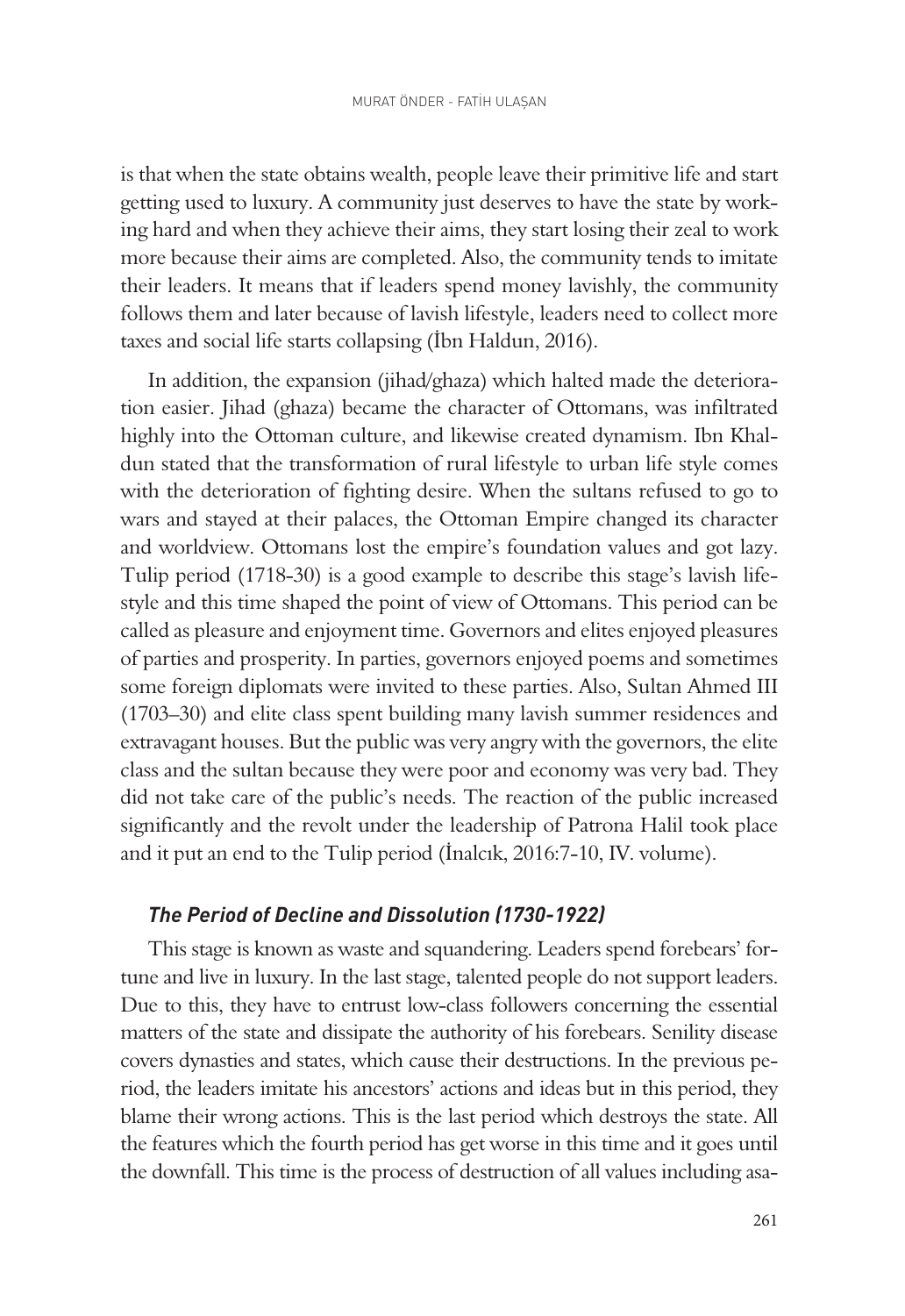biyya. Ibn Khaldun insists that the decline comes with administrative, economical, military and spiritual erosions. The decline is a complex situation. Also, Bernard Lewis who is an expert of Islam agrees with Ibn Khaldun. He says that Ottoman's government, the leaders and military are responsible for the decline but we should not forget about the affection of moral, social and cultural erosion (Lewis,1958). When asabiyya gets weaker, leaders need the sword power rather than the pen power. It means that they need the power of the military desperately like in the time which the state established. Leaders employ professional soldiers with money. Because these soldiers do not choose death for money, the military gets weaker. Moreover, since leaders spend much money for their desires, economy gets weaker and the government put more taxes on people. In addition, economic crises do not make them have a big army. When they are attacked by other states, the leader has to spend a lot of money for the army. Due to the situation of the army and lack of martial power they lose wars (İbn Haldun, 2016: 367-368, 380-381, 532 and 596).

Tulip period was the serious signal which meant that Ottomans were inclined to embrace westernization. In the previous period, Ottomans considered that imitating their ancestors were enough to save the empire and Ottomans underestimated Europe but in this period, they understood that the civilization of Europe, especially in technology, was better than the Ottomans' civilization and they acknowledged their superiority gradually (İnalcık,2016: 3-4, IV. volume). Firstly, the decline of the Ottoman armed forces, defeats in wars and the loss of territories forced Ottomans to make reforms. Ibn Khaldun says that losers always tend to imitate winner's lifestyle, traditions, dresses (İbn Haldun, 2016:325-326). Because of that Ottomans carried out reforms. However, to Ibn Khaldun, even if the leaders try to carry out reforms and rehabilitations to curb the downfall, old habits and traditions prevent reforms and rehabilitations from being successful. Senility is a natural process and cannot be prevented (İbn Haldun, 2016: 596-597). For example, Sultan Selim III established permanent embassies in the European capitals, was interested in the European education and tried to strengthen the army with reforms. But these reforms were not successful mainly because of janissaries. But Sultan Mahmut II abolished the janissaries who were generally against reforms, especially about the army and might cause defeats due to lack of discipline. He created the French regimental system in military, and established military training schools. But this time the empire lost some wars generally due to lack of janissaries since the new army was not ready. Later, major reforms in government, education, agriculture, administration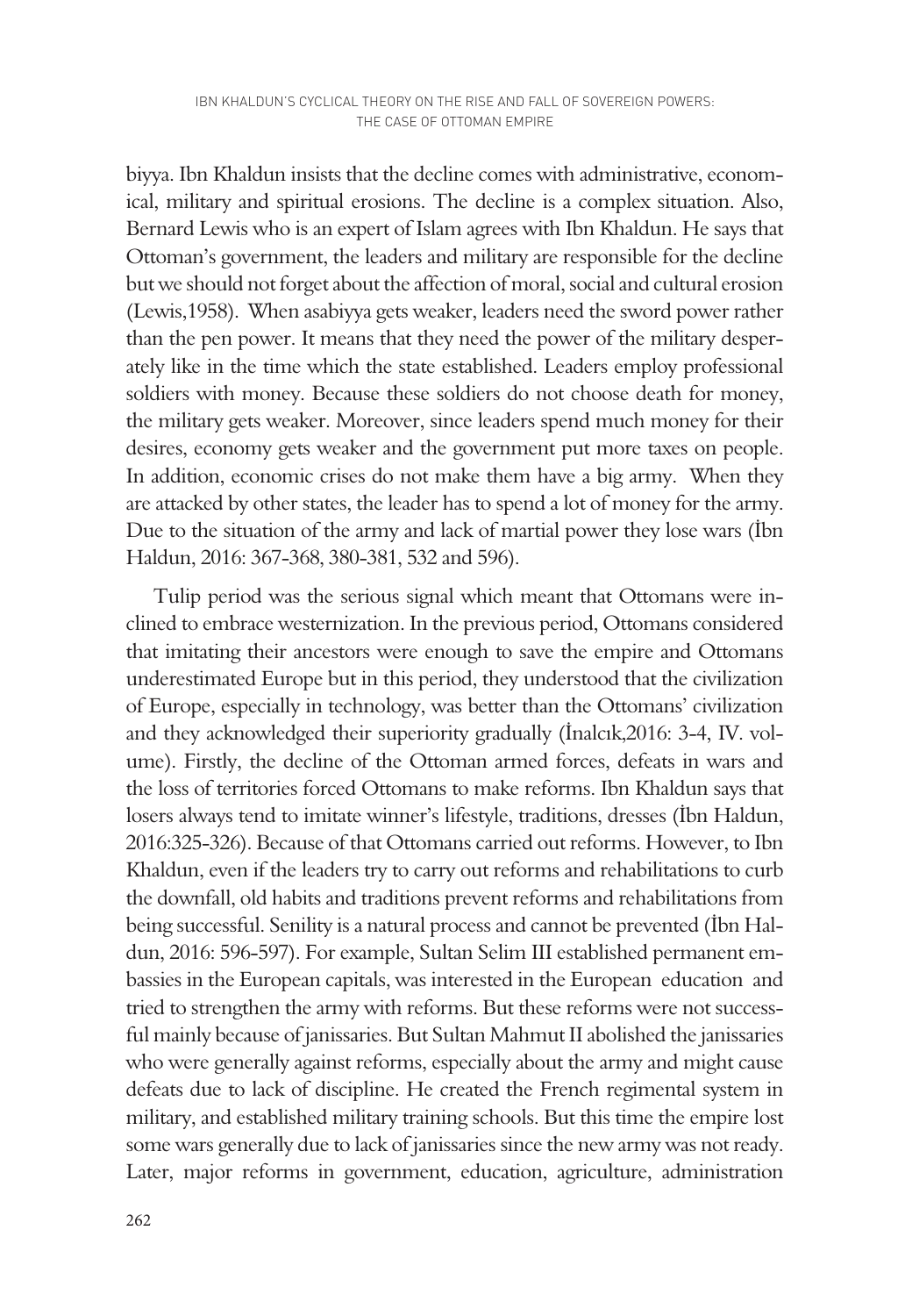and law were made in the time of constitutional movements. But the empire could not get any success because the public and civil servants resisted reforms. For instance, Vidin riot occurred because of land reforms in this time (İnalcık, 2016:15-16, IV. volume). In addition to this, in 1909 the riot (31 mart) took place by Abdulhamid II (1876-1909)'s supporters who were against the second constitutional era in 1908 (İnalcık, 2016:19, IV. volume). As is seen, in the time of senility the empire was old like an old person and an old person cannot be young again. But sometimes they can behave like a young man but this lasts for a little time (İbn Haldun, 2016:596-597). For example, Abdulhamid II remarkably protected the empire against enemies for 33 years. Also, he used the caliphate effectively. After Abdulhamid II, the empire started losing a number of lands in a little time. Ibn Khaldun says that when a state loses lands, the state gets smaller and at last the centre is invaded. However, sometimes even if the state has a lot of lands and do not lose many of their lands, when the centre of the empire is captured, other lands cannot save the empire. For instance, when a heart stops, the other organs cannot survive (İbn Haldun, 2016:355). The same situation can be seen in the Ottoman Empire. In 1918, allied powers invaded Istanbul with their naval forces. Even in that time, allied powers could not capture all the lands of Ottomans. But invading Istanbul was enough to control Ottomans. In the event of authority gap, every group wants to take over the authority. The head of a group which took over the authority was Mustafa Kemal Pasha and he established Turkey in 1923.

#### **CONCLUSION**

Ibn Khaldun is the leading theorist in Islamic political thought and even today his theories are valid and acceptable in explaining current events. He is also known as the father of social science and positive social science. In his life, he had many opportunities to observe many states and cities. In different states, he worked at courts to observe the public, was a scholar to observe the future generations and became a high-ranking government official to analyze states' institutions. Additionally, he had an opportunity to observe Bedouins' lifestyles. Then he wrote his magnificent book as Kitab al-'Ibar, especially introduction part which is Muqaddimah. His book, Muqaddimah, is not only a magnificent historiography but also a very comprehensive political theory.

In Muqaddimah, Ibn Khaldun explains his political and cyclical theory in detail. In brief, Bedouins conquer lands and they take over the power. The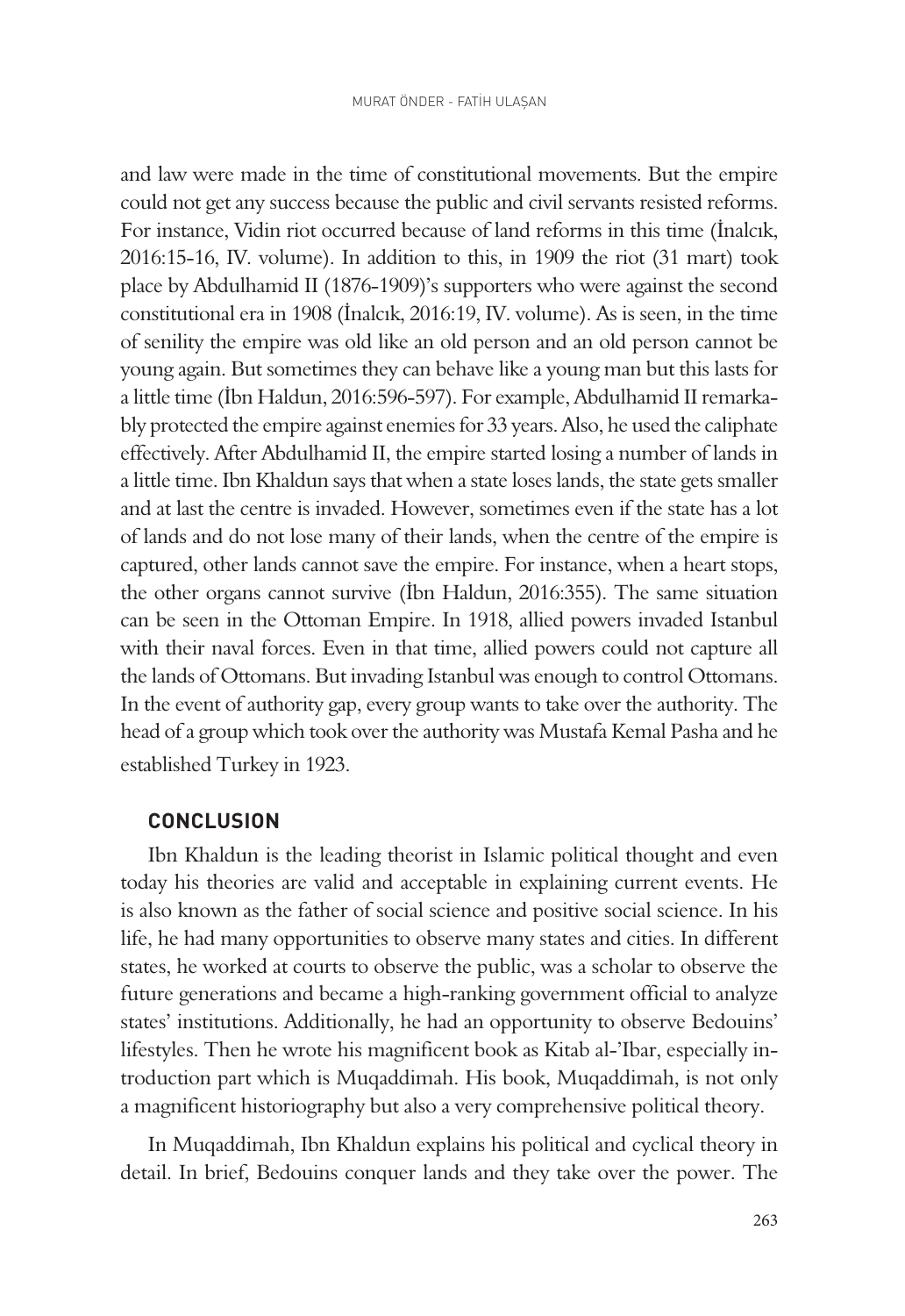new leaders have the solidarity with society, but after a while, they strive for all authority. Later, they start governing subjects through his assistants. After a while, asabiyya weakens within the society. Luxury begins to affect ethical life. Rising expenditures cause higher taxes, which decrease the amount of production and ends up with lower revenues. At last, civilizations and states are destroyed by more dynamic and uncivilized Bedouins or powers from inside.

Four cyclical theories were compared to Ibn Khaldun's theory and it is clear that according to time, civilizations, cultures and states which were analyzed, five theories have similarities and differences. Generally, they think that sovereign powers are living organisms similar to today's theories of ecologists and after a certain point, the decline is inevitable. The comparative analysis states that there were significant similarities between Ibn Khaldun's cyclical theory and the other four theories. Khaldun's ideas coincided with Western theorists and Chinese theory. Also, the progresses of developments are linked and have materialistic perspectives. Furthermore, each theory reflects the unique social pillars in terms of social change.

The Ottoman Empire was used as an example in this study. Ibn Khaldun's cyclical theory was successful in explaining the rise and fall of Ottomans. But his prediction (120 years or three or four generation) was not right about Ottomans. The reason can be that he did not observe big states except for Memluks and he did not also witness its downfall. He just analyzed Arab and Barbary states. His experience was not enough for a big state combining a lot of states' values and its various internal dynamics. But his theory can be used to understand the rise and fall of the Ottoman Empires because he created a general theory which summarizes sovereign powers' general lifecycle and stages. His theory can be re-evaluated with the dynamism of knowledge and science rather than physical dynamism.

## **REFERENCES**

- Ágoston G. & Masters B. (2009). *Encyclopedia of the Ottoman Empire*. New York USA, Infobase Publishing.
- Akkaş, S. Ö. (2003). *Giambattista Vico'nun 'Yeni Bilim' Adli Eserinin Felsefe Tarihindeki Yeri.* Unpublished PhD Thesis. Ankara University.
- Alatas, S. F. (2014). *Applying Ibn Khaldun: The Recovery of a Lost Tradition in Sociology*. Routledge, New York.
- Albayrak, A. (2000). Bir Medeniyet Kuramcısı Olarak İbn Haldun. *Uludağ Üniversitesi İlahiyat Fakültesi Dergisi, 9*(1).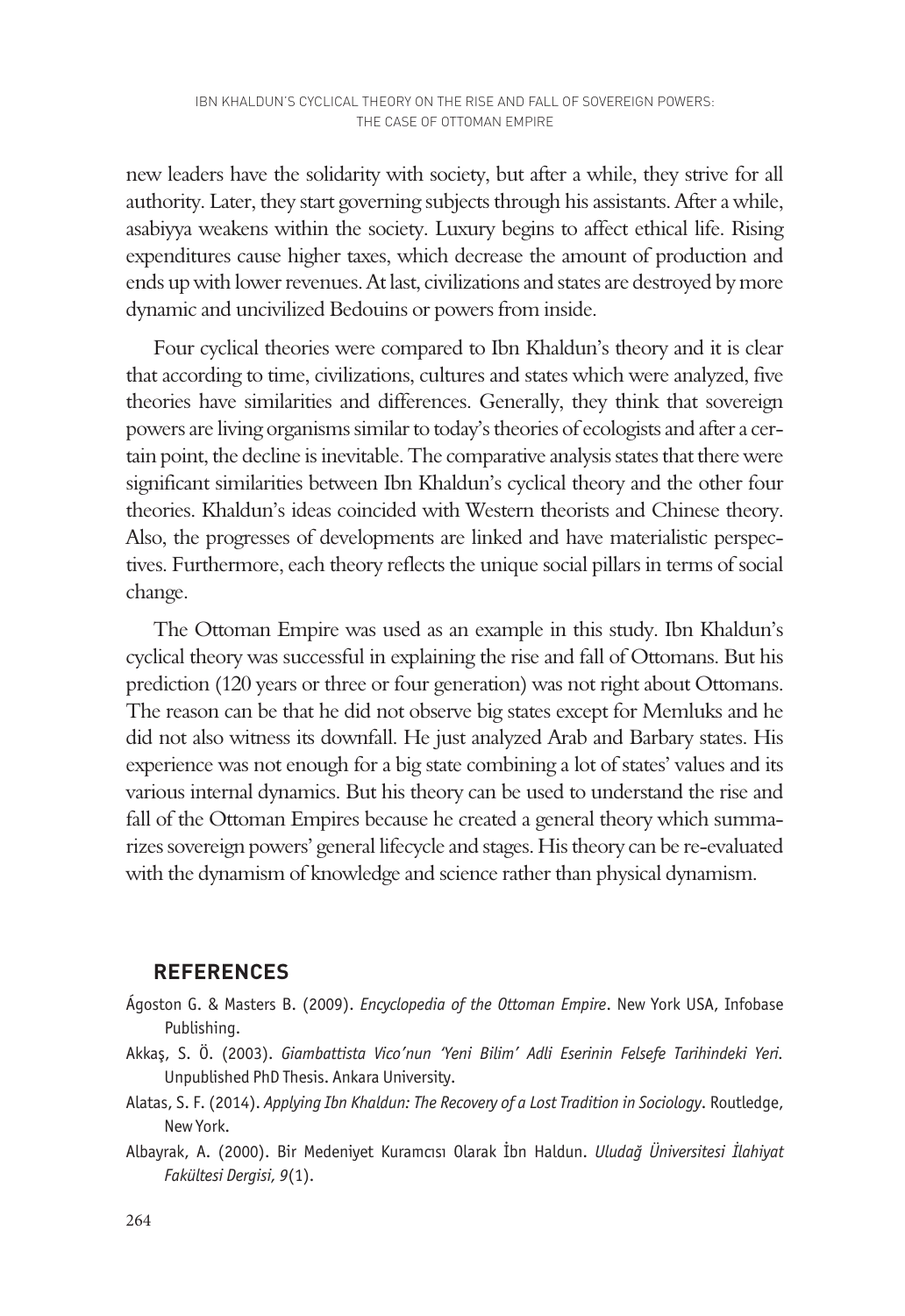- Al Tarawneh, F. (2017). The Collapse of Western Civilization: A Comparative S through the Theories of Challenge and Response to the Philosopher Arnold Toebney and the Theory of the Collapse of Western Civilization of the Philosopher Oswald Spengler Study. *Asian Social Science, 13*(7), 83.
- Avcı, A. (2008). İbni Haldun ve G. Vico Karşılaştırmasında Doğalcı ve Tinselci Tarih Felsefesi. Unpublished PhD Thesis. Akdeniz University.
- Barkey, K. (2005). Islam and toleration: Studying the Ottoman imperial model. International *Journal of Politics, Culture, and Society, 19*(1-2), 5-19.
- Borthwick, S. M. (2011). The Decline of Civlizations: WB Yeats' and Oswald Spengler's New Historiography of Civilization. *Comparative Civilizations Review, 64*(64), 4.
- Cairns, G. E. (1971). *Philosophies of History: Meeting of East and West in Cycle-Patterns Theories of History*, Greenwood Press, Connecticut.
- Chang, S. H. L. (1990). *History and legend: Ideas and images in the Ming historical novels*. University of Michigan Press.
- Compofee en Anglous par une Societe de Gens de Lettres (1999). *Osmanlı İmparatorluğu Tarihi,*  (Translated by Şiar Yalçın), Sarmal, Istanbul.
- Çetin, A. and Çağ. G. (2015). *İbn Haldun Umranında Osmanlı Devleti'nin Kuruluşu*. Lotus, Istanbul.
- Dunn, R. E. (2012). *The Adventures of Ibn Battuta: A Muslim Traveler of the Fourteenth Century*, University of California press.
- Dudley, L. (2017). *The Singularity of Western Innovation: The Language Nexus*, Palgrave Macmillan.
- Fındıkoğlu, Z. F. (1961). *İçtimaiyat 2: Metodoloji Nazariyeleri*. İÜ İktisat Fakültesi Yay., İstanbul.
- Galtung, J., & Inayatullah, S. (Eds.). (1997). *Macrohistory and macrohistorians: Perspectives on individual, social, and civilizational change*. Westport: Praeger.
- Gibbons, H. A. (1998). *Osmanlı İmparatorluğu'nun Kuruluşu*, (translated by Ragıp Hulusi), 21. Yüzyıl Yayınları. Ankara.
- Hassan, Ü. (2011). *İbn Haldun Metodu ve Siyaset Teorisi* Doğu Batı Yayınları, Ankara.
- Hughes, C. (2011). The Recycling of Time and the End of History. *International Journal of Baudrillard Studies, 8*(1).
- İbn Haldun (2016). *Ibn Khaldun Mukaddime I*. (Translated by Arslan Tekin). İlgi Kültür Sanat Yayıncılık Istanbul, İlgi Kültür Sanat
- İbn Haldun (2015). *İbn Haldun ve Mukaddime*.Yason Yayıncılık (Ed. Taşkın Köksal) Ankara.
- İnalcık, H. (2007). Osmanlı Beyliği'nin Kurucusu Osman Beg. *Belleten, 71*(261), 479-537.
- İnalcık, H. (2016). *Devlet-i Aliye Osmanlı İmparatorluğu Üzerine Araştırmalar-1 Klasik dönem (1302- 1606) Siyasal, kurumsal ve ekonomik gelişim*, Türkiye İş Bankası Kültür Yayınları
- İnalcık, H. (2016). *Devlet-i Aliye Osmanlı İmparatorluğu Üzerine Araştırmalar- IV âyânlar, tanzimat ve meşrutiyet*, Türkiye İş Bankası Kültür Yayınları
- Irwin, R. (1997). Toynbee and Ibn Khaldun. *Middle Eastern Studies, 33*(3), 461-479.
- Kıvılcımlı, H. (1965). *Tarih Devrim Sosyalizm*. Tarihsel Maddecilik Yay.
- Köprülü, F. (1991*). Osmanlı Devleti'nin kuruluşu*, TTK Yayınları.
- Köprülü, F. (1999). Osmanlı Devleti'nin kuruluş ve gelişmesinde itici güçler, *Osmanlı I, Yeni Türkiye Yayınları*, 153-160
- Lewis, B. (1958). Some reflections on the decline of the Ottoman Empire. *Studia Islamica,* (9), 111- 127.